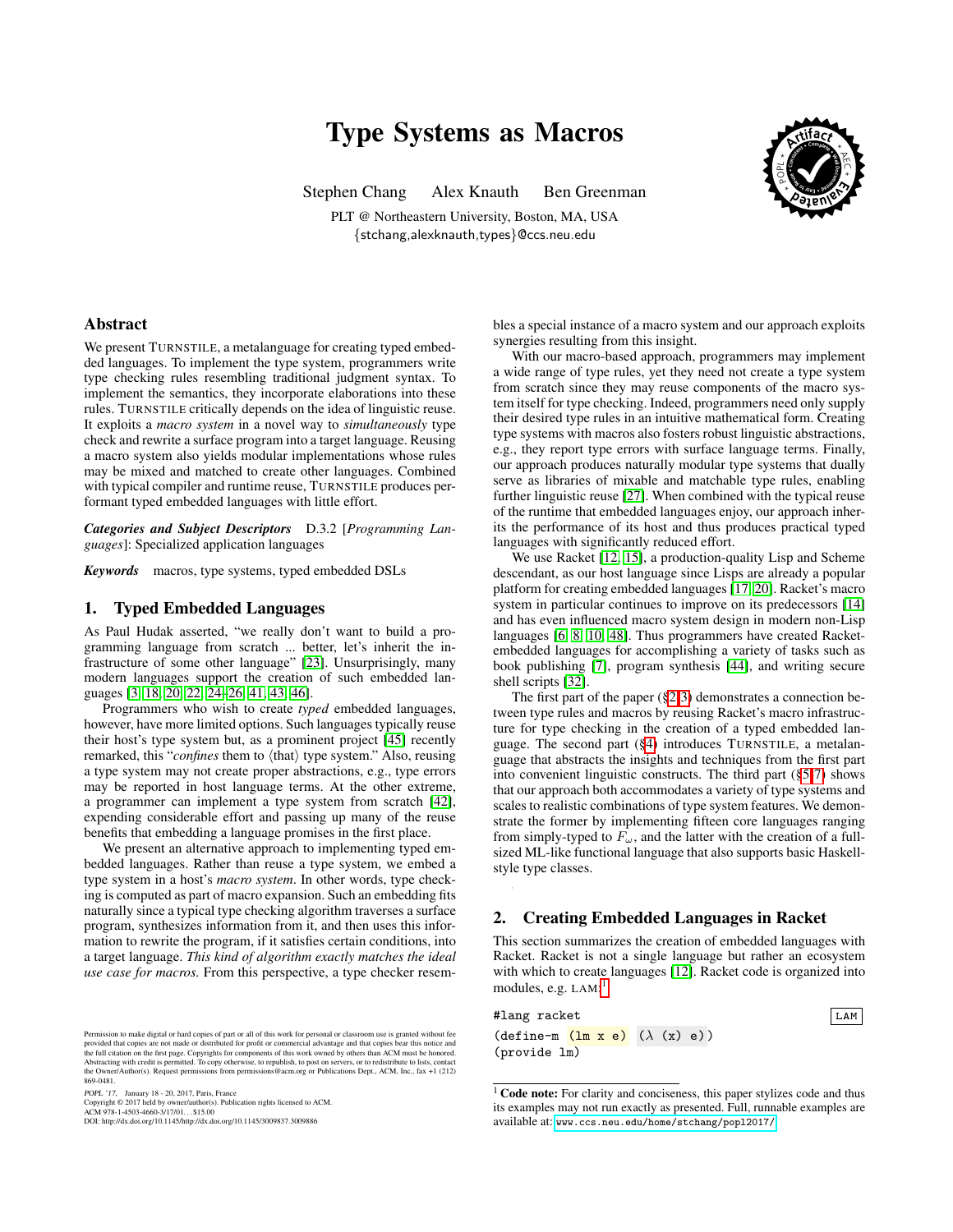A #lang racket declaration allows LAM to use forms and functions from the main Racket language. LAM defines and exports one macro,<sup>[2](#page-1-1)</sup> 1m, denoting single-argument functions. A Racket macro consumes and produces*syntax object* data structures. The lm macro specifies its usage shape with input pattern  $(\text{lm } x e)$  (in yellow to help readability), which binds *pattern variables* x and e to subpieces of the input, the parameter and body, respectively. The output syntax  $(\lambda(x) e)$  (gray denotes syntax object construction) references these pattern variables ( $\lambda$  is Racket's  $\lambda$ ).

A module serves multiple roles in the Racket ecosystem. Running LAM as a *program* produces no result since it consists of only a macro definition. But LAM is also a *language*:

#lang lam  $|$  LAM-PROG (lm x (lm y x))  $\qquad \qquad ; \Rightarrow \langle \text{function} \rangle$  $((\text{lm } x \ x) (\text{lm } x \ x))$ ; stx error! fn application undefined

A module declaring #lang lam may only write lm functions; using any other form results in an error. Finally, a Racket module may be used as a *library*, as in the following LC module:

#lang racket LC (require lam) (provide (rename-out [lm λ] [app #%app])) (define-m (app e<sub>fn</sub> e<sub>arg</sub>) (#%app e<sub>fn</sub> e<sub>arg</sub>))

LC imports lm from LAM and also defines app, which corresponds to single-argument function application. LC exports lm and app with new names,  $\lambda$  and #% app, respectively. The #% app in the output of app is core-Racket's function application form, though programmers need not write it explicitly. Instead, macro expansion implicitly inserts it before applied functions. This enables modifying the behavior of function application, as we do here by exporting app as #%app. Thus a program in the LC language looks like:

$$
\#lang \ lc
$$
  
(( $\lambda x (x x)$ ) ( $\lambda x (x x)$ )) ; => loop!

 $LC-PROG$ 

where  $\lambda$  corresponds to 1m in LAM and applying a  $\lambda$  behaves according to app in LC. Running LC-PROG loops forever.

Figure [1](#page-1-2) depicts compilation of a Racket program, which includes macro expansion. The Racket compiler first "reads" a program's surface text into a syntax object, which is a tree of symbols and literals along with context information, e.g., in-scope bindings and source locations. The macro expander then expands macro invocations in this syntax object according to macro definitions from the program's declared #lang. Macro expansion may reveal additional macro uses or even define new macros, so expansion repeats until no macro uses remain. Compilation terminates with a syntax error if expansion of any macro fails. The output of macro expan-

<span id="page-1-1"></span> $^2$  define-m abridges Racket's define-syntax and syntax-parse[\[9\]](#page-11-24).



<span id="page-1-2"></span>

 $\tau ::= \tau \rightarrow \tau \quad e ::= x \mid \lambda x : \tau \cdot e \mid e \cdot \Gamma ::= x : \tau, \dots$  (types, terms)

$$
\frac{x:\tau \in \Gamma}{\Gamma \vdash x : \tau} \quad (\text{T-VAR}) \qquad \frac{\Gamma, x:\tau_1 \vdash e : \tau_2}{\Gamma \vdash \lambda x:\tau_1 \cdot e : \tau_1 \to \tau_2} \qquad (\text{T-ABS})
$$

$$
\frac{\Gamma \vdash e_1 : \tau_1 \to \tau_2 \qquad \Gamma \vdash e_2 : \tau_1}{\Gamma \vdash e_1 \, e_2 : \tau_2} \tag{T-APP}
$$

 $er(x) = x$ ,  $er(\lambda x : \tau \cdot e) = \lambda x \cdot er(e)$ ,  $er(e e') = er(e) er(e')$  (erase) Implementation sketch:

#lang racket strlc state state state state state state state state state state state state state state state state state state state state state state state state state state state state state state state state state state

(define-m (checked-λ . . .) hwhen T-ABSi *er*( )) (define-m  $(checked-app...)$   $\langle$  when T-APP $\rangle$   $er($  —  $))$ 

<span id="page-1-3"></span>

|                | 1 (define-m (checked-app e <sub>fn</sub> e <sub>arg</sub> ) ; v0                             |
|----------------|----------------------------------------------------------------------------------------------|
| $\overline{a}$ | #:with $(\rightarrow \tau_{\text{in}} \tau_{\text{out}})$ (compute- $\tau$ e <sub>fn</sub> ) |
|                | $\frac{1}{3}$ #:with $\frac{}{7 \text{arg}}$ (compute- $\tau$ e <sub>arg</sub> )             |
|                | 4 #:when ( $\tau$ = $\tau_{\arg}$ $\tau_{\text{in}}$ )                                       |
| 5              | #:with $\overline{e_{fn}}$ (erase- $\tau$ e <sub>fn</sub> )                                  |
|                | 6 #:with $\overline{\mathbf{e}}_{\mathtt{arr}}$ (erase- $\tau$ $\mathbf{e}_{\mathtt{arr}}$ ) |
|                | (add- $\tau$ (#%app $\overline{e}_{\rm fn}$ $\overline{e}_{\rm arg}$ ) $\tau_{\rm out}$ ))   |

<span id="page-1-4"></span>

sion contains only references to Racket's core syntax. This paper shows how to embed type checking within macro expansion.

# <span id="page-1-0"></span>3. A Typed  $\lambda$ -Calculus Embedded Language

LC from section [2](#page-0-0) implements the untyped  $\lambda$ -calculus. This section augments LC with types and type checking by transcribing formal type rules directly into its macro definitions, producing the simplytyped  $\lambda$ -calculus and demonstrating that Racket's macro infrastructure can be reused for type checking. Figure [2](#page-1-3) presents the standard simply-typed  $\lambda$ -calculus rules, and a skeleton implementation. The macros in this implementation also erase types in the surface language to accommodate the untyped Racket host.

#### 3.1 Typed Function Application

Figure [3](#page-1-4) presents checked-app, a macro that elaborates typed function application nodes into core Racket and also type checks the syntax tree ("v0" marks this initial version). Additional #:with and #:when conditions guard the macro's expansion. A pattern and expression follow a #:with and macro expansion continues only if the result of evaluating the latter produces a syntax object that matches the former. The first  $\#$ : with uses a compute- $\tau$  function to compute the type of function  $e_{fn}$ , which must match pattern  $\left(\rightarrow \tau_{\text{in}} \tau_{\text{out}}\right)$ . The second #: with computes the type of argument  $e_{\text{arg}}$ , binding it to pattern variable  $\tau_{\text{arg}}$ . Unlike the first #: with, the  $\tau_{\text{arg}}$  pattern does not constrain the shape of  $e_{\text{arg}}$ 's type but the following #:when asserts that  $\tau_{\text{arg}}$  and  $\tau_{\text{in}}$  satisfy predicate  $\tau$ =. The types in  $e_{fn}$  and  $e_{arg}$  are then erased (lines 5-6) before they are emitted in the macro's output (overlines mark type-erased expressions, and core Racket forms). Finally,  $\text{add-}\tau$  (line 7) "adds"  $\tau_{\text{out}}$ to the macro's syntax object output. In summary, checked-app rewrites a typed function application to an equivalent untyped one, along with its type.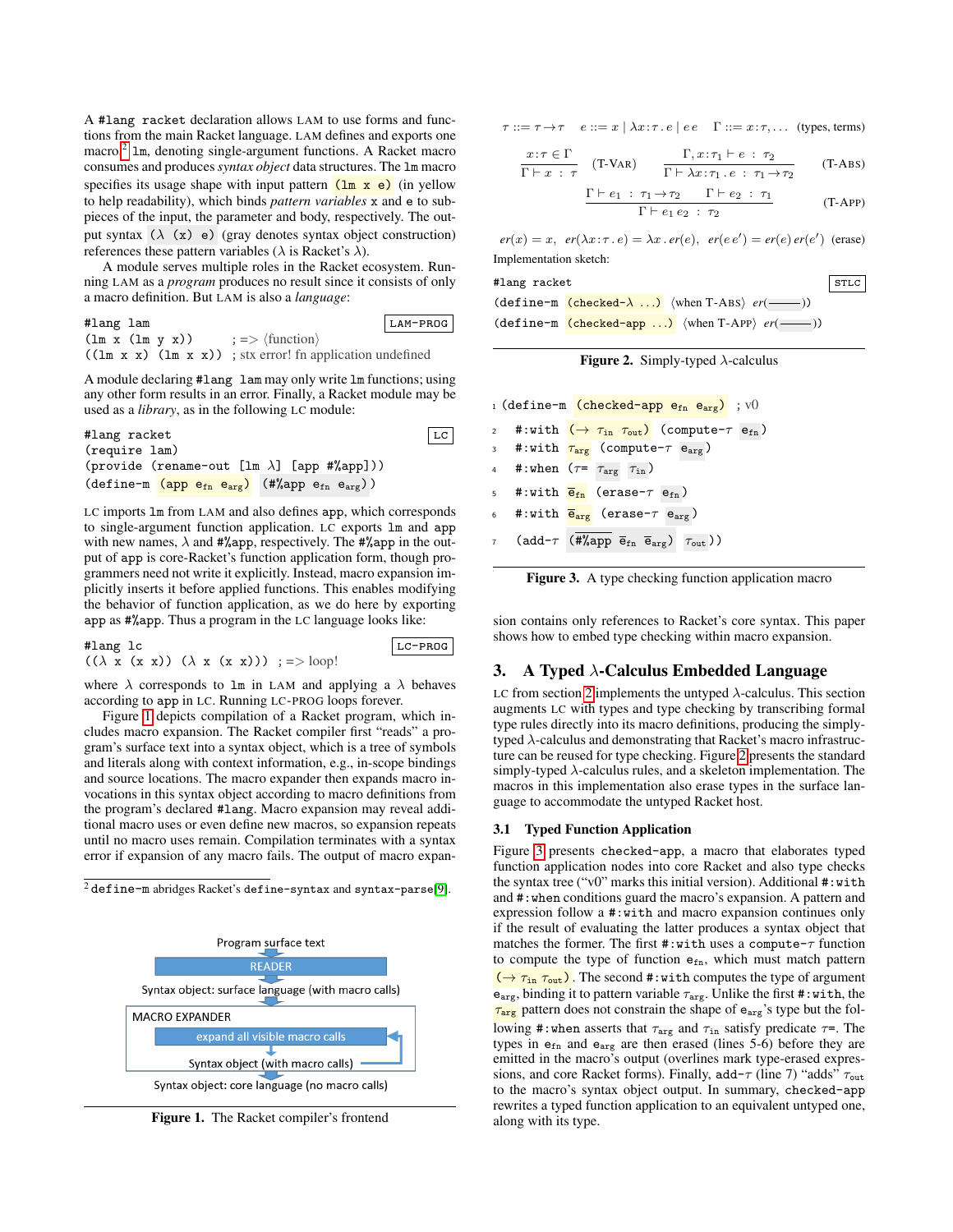```
1 (define (add-\tau e \tau) (add-stx-prop e 'type \tau))
2 (define (get-\tau e) (get-stx-prop e 'type))
3 (define (compute-τ e) (get-τ (local-expand e)))
4 (define (erase-\tau e) (local-expand e))
5 (define (comp+erase-\tau e) ; get e's type, erase types
6 #:with <mark>e</mark> (local-expand e) #:with <mark>τ</mark> (get-τ e)
7 \overline{[e 7]}8 (define (\tau = \frac{\tau_1}{\tau_1} \frac{\tau_2}{\tau_2}) (stx= \tau_1 \tau_2))
```
<span id="page-2-0"></span>

| Figure 4. Helper functions for type checking |  |  |
|----------------------------------------------|--|--|
|                                              |  |  |

```
1 (define-m (checked-app efn earg) ; vl
2 #:with \boxed{e_{\text{fn}} \ (\rightarrow \tau_{\text{in}} \ \tau_{\text{out}})} (comp+erase-\tau e<sub>fn</sub>)
3 #:with <mark>[ē<sub>arg</sub> τ<sub>arg</sub>]</mark> (comp+erase-τ e<sub>arg</sub>)
4 #:when (\tau = \tau_{\text{arg}} \tau_{\text{in}})5 (add-\tau (\overline{\# \mathcal{H}^{\mathcal{P}}(\text{app}} \overline{e}_{\text{fn}} \overline{e}_{\text{arg}}) \tau_{\text{out}}))
```
<span id="page-2-1"></span>Figure 5. Revise fig [3](#page-1-4) to compute and erase types together

## 3.2 Communicating Macros

The organization of checked-app in figure [3](#page-1-4) resembles a combination of its T-APP and *erase* specification in figure [2.](#page-1-3) Figure [4](#page-2-0) completes checked-app by defining some helper functions, which together establish a communication protocol between type rule macros. These functions utilize *syntax properties*, which are arbitrary key-value pairs stored with a syntax object's metadata. For example, checked-app calls add- $\tau$  to attach type information to its output, which in turn calls add-stx-prop (figure [4,](#page-2-0) line 1) to associate a type  $\tau$  with key 'type on expression e. If all type rule macros follow this protocol, then to compute an *arbitrary* expression's type, we simply invoke that expression's macro and retrieve the attached type from its output. In other words, *expanding an expression also type checks it*.

We can call Racket's macro expander to invoke the desired type checking macro but not in the standard manner. Macro expansion typically rewrites *all* macro invocations in a program at once (figure [1\)](#page-1-2) and repeats this process until there are no more macro calls. Such breadth-first expansion is incompatible with type checking, however, which proceeds in a depth-first manner a term is well-typed only if its subterms are well-typed—but the local-expand [\[16\]](#page-11-25) function controls expansion in the desired way, expanding just one syntax object without considering other parts of the program. Thus compute- $\tau$  expands its argument with local-expand (figure [4,](#page-2-0) line 3) and then retrieves its type.

The checked-app macro uses erase- $\tau$  to produce syntax without type annotations. If all type rule macros follow this protocol then *expanding an expression also erases its types*. Separate calls to compute- $\tau$  and erase- $\tau$ , however, unnecessarily expands syntax twice. The comp+erase- $\tau$  function (lines 5-7) eliminates this redundancy and figure [5'](#page-2-1)s revised checked-app uses this function. In general, we carefully avoid extraneous expansions while type checking so as not to change the algorithmic complexity of macro expansion.

Finally, type checking requires a notion of type equality. We cannot compute mere symbolic equality since types are renamable linguistic constructs:

(require (rename  $[\rightarrow a]$ )) ( $\tau$ = (a s t) ( $\rightarrow$  s t)) ; => true

```
1 (define \rightarrowintrnl (\lambda (ERR ''no runtime types'')))
2 (define-m \left(\rightarrow \tau_{\text{in}} \tau_{\text{out}}\right) (\rightarrowintrnl \tau_{\text{in}} \tau_{\text{out}}))
 3
4 (define-m (checked-\lambda [x : \tau_{\text{in}}] e) ; v0
5 #:with \overline{[x \overline{e} \tau_{out}]} (comp+erase-\tau/ctx e [x \tau_{in}])
6 (add-\tau (\overline{\lambda} (\overline{x}) \overline{e}) (\rightarrow \tau_{\text{in}} \tau_{\text{out}})))
 7
8 (define (comp+erase-\tau/ctx e [x \tau])
9 #:with (\overline{\lambda} (\overline{x}) \overline{e})10 (local-expand ; y fresh
11 (\overline{\lambda} \quad (y))12 (let-macro [x (add-\tau y \tau)] e)))
13 #:with \tau_{\text{out}} (get-\tau e)
14 [\overline{x} \overline{e} \tau_{\text{out}}])
```
<span id="page-2-2"></span>

If we represent types with syntax objects, however, *type equality is syntax equality* and we can reuse Racket's knowledge of the program's binding structure (stx= in figure [4](#page-2-0) line 8) to compute type equality in a straightforward manner.

## 3.3 Type Environments and Type Checking  $\lambda$

Figure [6](#page-2-2) implements the  $\rightarrow$  type (lines 1-2) as a macro that matches on an input and output type and expands to an application of an internal function that errors at runtime (there are no base types for now, see [§4.3\)](#page-4-0). The checked- $\lambda$  macro requires a type annotation on its parameter (line 4), separated with :. This macro resembles checked-app, except a new comp+erase-τ/ctx function replaces comp+erase- $\tau$ . Since the  $\lambda$  body may reference x,  $comperase- $\tau$ /ctx computes the body's type in a type context$ containing x and its type, given as the second argument.

So far, checked-app and checked- $\lambda$  correspond to T-APP and T-ABS from figure [2,](#page-1-3) respectively. To implement T-VAR, i.e., type environments, comp+erase- $\tau$ /ctx defines a local macro with  $let$ -macro<sup>[3](#page-2-3)</sup> (figure [6,](#page-2-2) line 12) and expands an expression  $e$  in the scope of this new macro. The local macro is named x and expands to a fresh y that has the desired type  $\tau$  attached (observe the nested gray highlights). As a result, while expanding e, a reference to x (with no type information) becomes a reference to y (with type information). To avoid unbound y errors during expansion, a (Racket)  $\lambda$  wraps the let-macro before expansion. Finally, comp+erase- $\tau$ /ctx returns a tuple of post-expansion y (as  $\bar{x}$ ), the type-erased  $\bar{e}$ , and its type  $\tau_{\text{out}}$ . Effectively, defining a local macro inserts a binding indirection level during macro expansion, enabling the insertion of the desired type information on variable references. Thus T-VAR is implemented, reusing the compile-time macro environment as the type environment. This completes our simply-typed language.

#### 3.4 A Few Practical Matters

We have implemented a basic  $\lambda$ -calculus; however, we wish to implement practical languages. This subsection shows how to extend our language with features found in such languages.

*Multiple arguments* Figure [7](#page-3-1) revises our simply-typed language to support multiple arguments. An ellipsis pattern  $(\ldots)$  matches zero-or-more of the preceding element. If that preceding element

<span id="page-2-3"></span><sup>3</sup> let-macro abbreviates Racket's let-syntax and syntax-parse.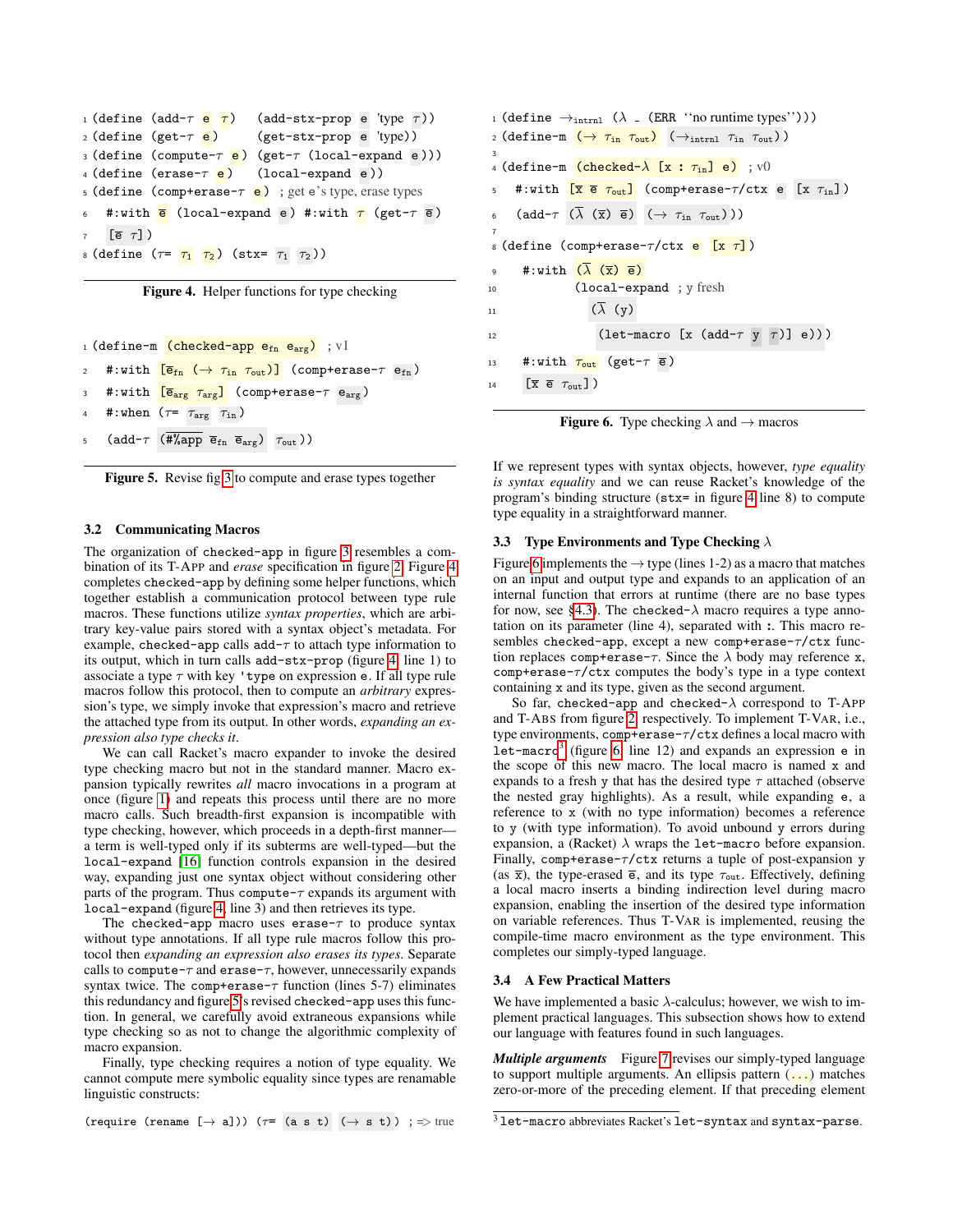```
1 (define-m \overline{(\rightarrow \tau_{\text{in}} \dots \tau_{\text{out}})} (\rightarrow intrnl \tau_{\text{in}} \dots \tau_{\text{out}}))
 2
 3 (define-m (checked-app e<sub>fn</sub> e<sub>arg</sub> ...); v2#:with \boxed{\mathbf{\overline{e}}_\text{fn} (\to \tau_\text{in} \ldots \tau_\text{out})]\top (comp+erase-\tau \mathbf{e}_\text{fn})
  \frac{1}{\sqrt{5}} #:with \frac{1}{\sqrt{5}} (\frac{1}{\sqrt{5}} \frac{1}{\sqrt{2}} \frac{1}{\sqrt{2}} \frac{1}{\sqrt{2}} \frac{1}{\sqrt{2}} \frac{1}{\sqrt{2}} \frac{1}{\sqrt{2}} \frac{1}{\sqrt{2}} \frac{1}{\sqrt{2}} \frac{1}{\sqrt{2}} \frac{1}{\sqrt{2}} \frac{1}{\sqrt{2}} \frac{1}{\sqrt{2}} \frac{1}{\sqrt{2}} \frac{16 #:fail-unless (\overrightarrow{\tau} = (\tau_{\text{arg}} \dots) (\tau_{\text{in}} \dots))7 \quad (fmt \cdot \cdot -a: expected ~a arguments, got: ~a''
 8 (src this-stx) (\tau_{\text{in}}...) (\tau_{\text{arg}}...)9 (add-\tau (\overline{\# \& \text{app}} \overline{e}_{\text{fn}} \overline{e}_{\text{arg}} ...) \tau_{\text{out}}))
10
11 (define-m (checked-\lambda)(x;\tau_{in}]...) e); v1
12 #:with \overline{[xs] e \tau_{\text{out}}]}13 (comp+erase-\tau/ctx e ([x \tau_{\text{in}}] ...))
14 (add-\tau (\overline{\lambda} \ \overline{\text{xs}} \ \overline{\text{e}}) (\rightarrow \tau_{\text{in}} \dots \tau_{\text{out}})))
```
<span id="page-3-1"></span>Figure 7. Multi-arity functions and error checking

binds pattern variables, ellipses must follow later references to those variables, e.g., the revised  $\rightarrow$  macro (line 1) matches zeroor-more input arguments  $\tau_{\text{in}}$  and ellipses follow  $\tau_{\text{in}}$  in its output. The other forms are extended similarly. The checked- $\lambda$  macro uses a slightly modified comp+erase- $\tau$ /ctx (line 13) that accepts multi-element contexts. In checked-app (line 5), the "vector"  $\overrightarrow{f}$ notation denotes f mapped over its input list.

*Error messages* Figure [7](#page-3-1) also reports more useful error messages. The checked-app in figure [5](#page-2-1) reports type errors as syntax errors but a better message should indicate the error's location and the computed and expected types. The checked-app in figure [7](#page-3-1) reports such a message using a #:fail-unless condition (lines 6-8) to produce a message from a printf-style format string (this-stx is the current input syntax, analogous to the OO "this"). All our languages strive to report accurate messages in the manner of figure [7,](#page-3-1) though the paper may not always show this code.

*Type well-formedness* Our language so far checks the types of terms but does not check whether programmer-written types are valid, e.g.,  $(\lambda \left( [x : (-)] \right) x)$  or  $(\lambda \left( [x :$  Undef]) x) are valid programs according to figure [7.](#page-3-1) *Applying* these functions result in type errors but the invalid types should be reported before then. Many type checkers validate types via parsing. This is undesirable for our purposes, however, since it prevents defining types not expressible with a grammar. Instead, we use kinds.

To check kinds, we use *the same type checking technique* from our term-checking macros. Figure [8](#page-3-2) defines a single kind named #%type and all types are tagged with this kind (e.g., line 8). Thus,  $\rightarrow$  and  $\lambda$  may validate their input types with valid- $\tau$ ? (lines 6-7, 11-12). The use of the macro expander to validate types also differentiates when a type is undefined, rather than malformed. Ultimately, the previous examples now produce type errors:

```
(\lambda ([x : (\rightarrow)]) x) ; TYERR: \rightarrow requires >= 1 args
(λ ([x : Undef]) x) ; TYERR: unbound id Undef
```
# <span id="page-3-0"></span>4. A Metalanguage for Typed Languages

## 4.1 Interleaved Type Checking and Rewriting

Section [3'](#page-1-0)s STLC implementation reveals a synergy between macro expansion and type checking in that Racket's macro infrastructure can be reused to also check and erase types during its program traversal. Figure [9](#page-3-3) refines figure [1](#page-1-2) to incorporate this reuse. This

```
1 (define-m \frac{#}{k type} (#%type<sub>intrnl</sub>))
 2 (define (valid-\tau? \tau) (\tau= (compute-\tau \tau) #%type))
 3
 4 (define-m (checked \rightarrow \tau ...)#:fail-if (nil? (\tau \dots)) "\rightarrow requires >=1 args"
      #:fail-unless (\overrightarrow{valid-r?} (\tau \dots))(fmt ''invalid types: \sim a'' (\tau ...))
       (\text{add-}\tau \ (\rightarrow_{\text{intrnl}} \ \tau \ \dots) \ \sharp\mathcal{E}^{\ast}(\text{type}))9
10 (define-m \overline{(checked-\lambda)(x : \tau_{in}] \dots )}) ; v2
11 #:fail-unless (\overrightarrow{valid-r?} (\tau_{in} ...) )12 (fmt ''invalid types: \sim a'' (\tau_{\text{in}} ...))
13 #:with [\overline{\text{xs}} \overline{\text{e}} \tau_{\text{out}}]14 (comp+erase-\tau/ctx e ([x \tau_{\text{in}}] ...))
15 (add-\tau (\lambda \ \overline{\text{xs}} \ \overline{\text{e}}) (\rightarrow \tau_{\text{in}} \dots \tau_{\text{out}})))
```
<span id="page-3-2"></span>



<span id="page-3-3"></span>Figure 9. Macro-based typed language implementations

organization further suggests a reformulation of figure [2'](#page-1-3)s rules to combine typechecking and erasure, shown in figure [10.](#page-4-1) A new  $\Gamma \vdash e \gg \overline{e} : \tau$  rule reads "in context  $\Gamma$ , e erases to  $\overline{e}$  and has type  $\tau$ ", where contexts consist of variable "erasures", e.g., TE-ABS inserts a binding indirection level in the context in order to add type information for variables and checks a  $\lambda$  body in this context. These rules straightforwardly correspond to our macro-based type system implementation in section [3,](#page-1-0) where  $\Gamma \vdash e \gg \overline{e} : \tau$  is *implemented* as "in context  $\Gamma$ , *e expands* to  $\bar{e}$ , with type  $\tau$  attached". Since this paper focuses on implementation, we do not formally study these new typing rules, though they do suggest how to further improve our approach to implementing typed embedded languages.

#### 4.2 The TURNSTILE Metalanguage

Section [3](#page-1-0) demonstrates that a macro system's infrastructure can be reused to implement typechecking. Deploying such an approach, however, requires writing macro-level code to embed type rules into macro definitions despite the resemblance of this code to its mathematical specification. This section introduces TURNSTILE, a Racket DSL for creating practical embedded languages that abstracts the macro-level ideas and insights from the previous section into linguistic constructs at the level of types and type systems.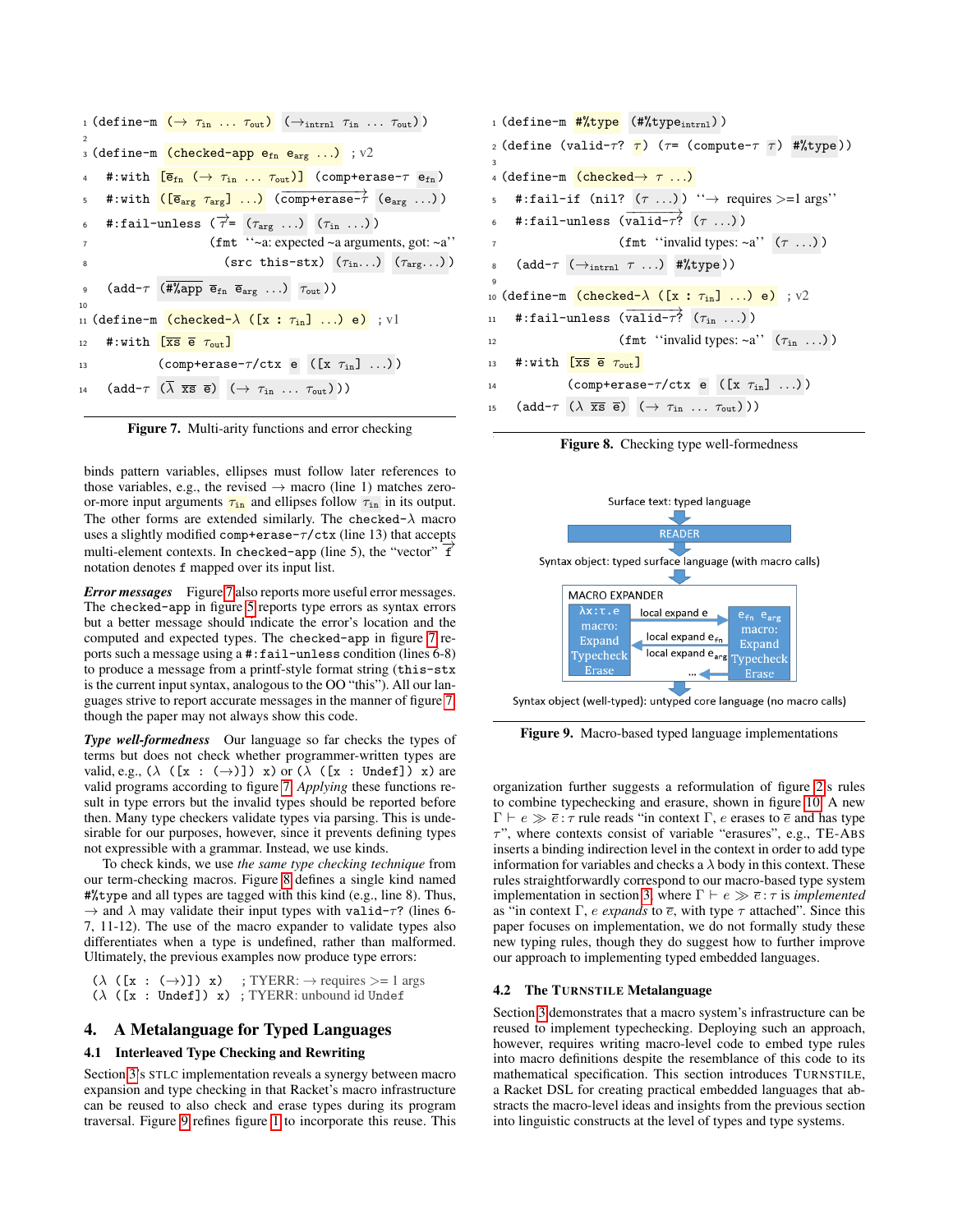$$
\tau ::= \ldots \quad e ::= \ldots \quad \overline{e} ::= \overline{x} \mid \lambda \overline{x} \cdot \overline{e} \mid \overline{e} \overline{e} \quad \Gamma ::= x \gg \overline{x} : \tau, \ldots
$$

$$
\frac{x \gg \overline{x} : \tau \in \Gamma}{\Gamma \vdash x \gg \overline{x} : \tau}
$$
 (TE-VAR)

$$
\frac{\Gamma, x \gg \overline{x} : \tau_1 \vdash e \gg \overline{e} : \tau_2 \qquad \overline{x} \notin e}{\Gamma \vdash \lambda x : \tau_1 \cdot e \gg \lambda \overline{x} \cdot \overline{e} : \tau_1 \to \tau_2}
$$
\n(TE-ABS)

$$
\frac{\Gamma \vdash e_1 \gg \overline{e}_1 : \tau_1 \to \tau_2 \qquad \Gamma \vdash e_2 \gg \overline{e}_2 : \tau_1}{\Gamma \vdash e_1 e_2 \gg \overline{e}_1 \overline{e}_2 : \tau_2}
$$
 (TE-APP)

<span id="page-4-1"></span>



<span id="page-4-2"></span>Figure 11. The STLC implemented with TURNSTILE

Specifically, TURNSTILE enables writing rules using the syntax from figure 10 but with bidirectional [39] "synthesize"  $(\Rightarrow)$ and "check"  $(\Leftarrow)$  arrows replacing the colon, to further clarify inputs and outputs. Figure 11 reimplements STLC with TURNSTILE. TURNSTILE repackages all the infrastructure from section 3 as convenient abstractions, e.g., define-type-constructor (d-t-c) on line 2 and the subsequent define-typerules (d-t) that implement #% app and  $\lambda$ .

TURNSTILE's syntax further demonstrates the connection between specification and implementation enabled by our macrobased approach. Though programmers may now write with a declarative syntax, STLC's implementation has not changed as TURNSTILE's abstractions are mere syntactic sugar for the macros from section 3. For example,  $\Rightarrow$  abbreviates #: with used with comp+erase- $\tau$  and thus figure 11, line 4 exactly corresponds to figure 7, line 4. Similarly,  $\Leftarrow$  abbreviates #:fail-unless, #: with, and  $\tau$ = so figure 11, line 5 corresponds to figure 7, lines 5-8. Finally,  $\Rightarrow$  below the conclusion line corresponds to add- $\tau$  as in figure 7, line 9 (crossing the conclusion line inverts the yellow and gray positions of  $\Rightarrow$ ). The  $\lambda$  d-t's premise computes e's type in a type context containing the variables to the left of  $\vdash$  (figure 11, line 9). In addition, the  $\lambda$  input pattern (line 8) utilizes annotations asserting that x is an identifier and  $\tau_{\text{in}}$  is a valid type.

In general, a d-t resembles a figure 10 rule except the conclusion is split into its inputs and outputs—the (yellow) pattern(s)  $\alpha$  (and  $\gg$ ) that begin a definition, and the (gray) syntax following the conclusion line, respectively-such that the definition (and variable scoping) reads top-to-bottom. Figures 10 and 11 additionally differ because d-ts do not explicitly thread through a "T", a consequence of reusing Racket's scoping for the type environment. Thus Turnstile programmers only write new type environment bindings in d-ts, analogous to let; existing bindings are implicitly available according to standard lexical scope behavior.

| 1 #lang turnstile                                                 | STLC+PRIM |
|-------------------------------------------------------------------|-----------|
| 2 (extends stlc)                                                  |           |
|                                                                   |           |
| 4 (define-base-type Int)                                          |           |
| $_5$ (define-primop + : ( $\rightarrow$ Int Int Int))             |           |
| 6                                                                 |           |
| $\tau$ (define-typerule $(\text{#}^{\prime}\text{/dataum n}) \gg$ |           |
| 8 #:fail-unless (int? n) "Unsupported datum"                      |           |
| $\Omega$                                                          |           |
| $_{10}$ [ $\vdash$ (#%datum n) $\Rightarrow$ Int])                |           |

<span id="page-4-3"></span>

Viewed as type rules, figure 11 appears to be missing the  $\Leftarrow$ rules. While a programmer may write explicit  $\Leftarrow$  rules (see §6), in their absence, TURNSTILE uses this default:

$$
\begin{array}{ll}\n\text{(define-type rule } \mathbf{e} \Leftarrow \boldsymbol{\tau} \gg \\
\text{[} \vdash \mathbf{e} \gg \boldsymbol{\bar{e}} \Rightarrow \boldsymbol{\tau_e} \text{]}\n\\
\text{[} \boldsymbol{\tau_e} = \boldsymbol{\tau} \text{]}\n\\
\text{-----}\n\\
\text{[} \vdash \boldsymbol{\bar{e}} \text{]}\n\end{array}
$$

This implicit definition corresponds to figure 7, lines 5-8. The first and last lines again comprise the input and output components of the rule's "conclusion", respectively, with the "expected" type now a part of the input pattern matching.

Though TURNSTILE programmers may implement type rules in a declarative style, such a style may be insufficient for creating practical languages, e.g., they do not allow specification of detailed error messages. Therefore, all the macro features from section 3 are also available to a d-t definition, giving TURNSTILE type rules access to the full power of Racket's macro system. For example, a programmer may add #:fail-unless error messages as in figure 7. Here is a refined #%app that further differentiates arity errors:

```
\n(define-typerule\n
$$
\frac{(\# \text{Kapp eqn eqg} \dots)}{\text{er}} \gg\n \text{[} \text{Eqn} \gg \frac{\overline{e_{fn}} \Rightarrow (\to \tau_{in} \dots \tau_{out})]}{\overline{e_{fn}} \Rightarrow (\to \tau_{in} \dots \tau_{out})]}
$$
\n#:fail-unless\n   $(\text{len} = (e_{\text{arg}} \dots) (\tau_{in} \dots))$ \n   $(\text{fmt} \text{``-a: Fn has arity -a, got -a args''})$ \n   $(\text{src this - str})$ \n   $(\text{len} (\tau_{in} \dots)) \text{ (len } (e_{\text{arg}} \dots))$ \n   $\text{[} \text{Eqn} \gg \frac{\overline{e_{arg}}}{\overline{e_{nr}}} \Leftarrow \tau_{in}]\dots$ \n   $\text{Simpling} \Rightarrow \tau_{out} \text{ [}$ \n
```

#### <span id="page-4-0"></span>4.3 Reusing a Type System

TURNSTILE type rules from one language may be reused in the implementation of another. Though the STLC language implements function application and  $\lambda$ , it defines no base types and thus no well-typed programs. We next add integers and addition but instead of revising STLC, we reuse its rules in a new language, analogous to section 2. Specifically, STLC+PRIM in figure 12 uses STLC as a library, importing and re-exporting its type rules with extends. To STLC's definitions, STLC+PRIM adds an Int base type (line 4), a + primop (line 5), and integer literals (lines 7-10). Just as the macro expander inserts #%app before applied functions, it also wraps literals with #%datum, whose behavior is overridden in figure 12 to add types to integers. With STLC+PRIM, we can now write welltyped programs.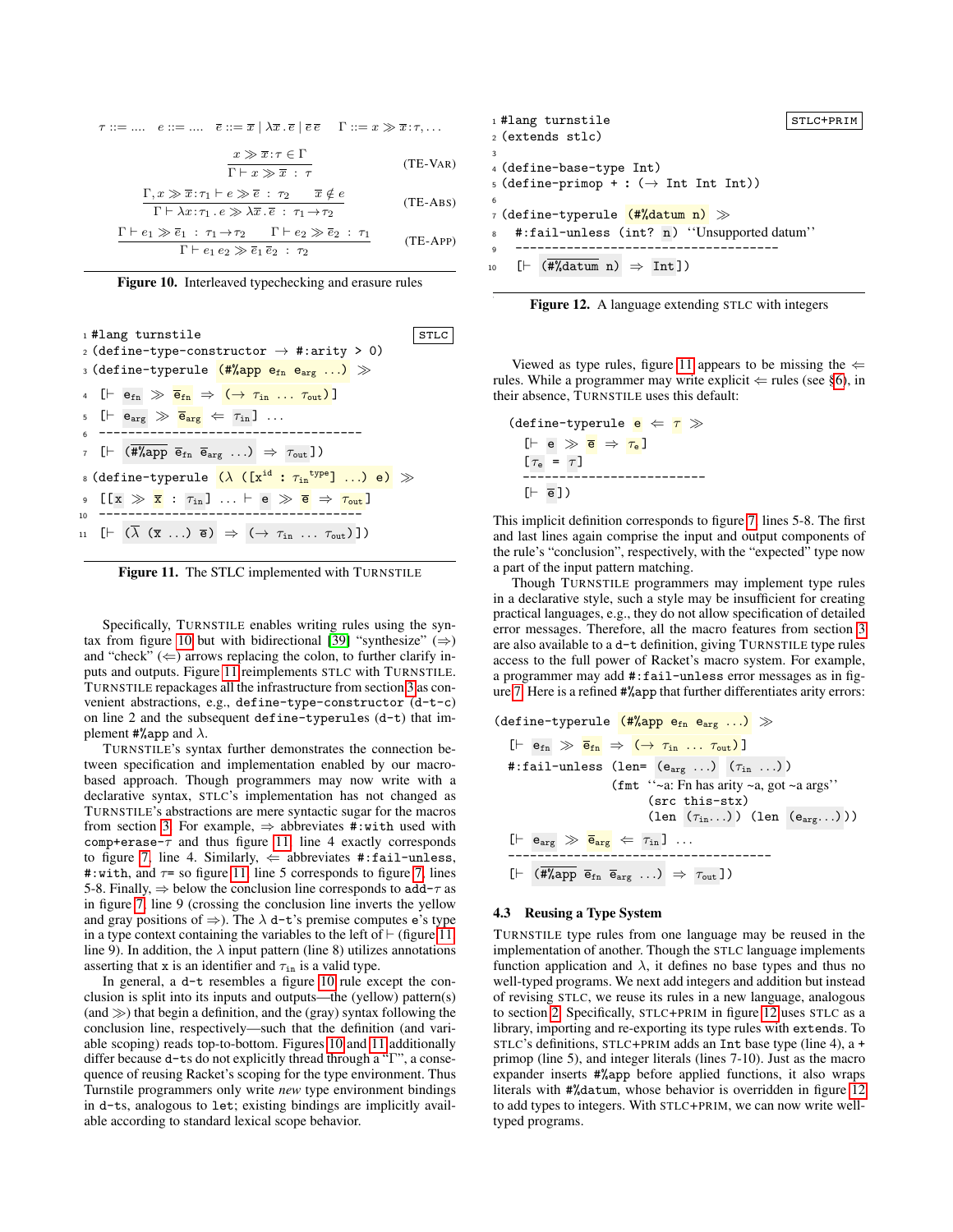$1$ #lang turnstile (extends stlc+reco+var) EXIST 2 (define-type-constructor  $\exists$  #:bvs = 1) 3 (def-typerule <mark>(pack [ $\tau_{\text{hide}}^{\text{type}}$  e] as (∃ (X)  $\tau_{\text{body}}$ ))≫</mark> 4 [ $\vdash$  e  $\gg$   $\bar{e}$   $\Leftarrow$  (subst  $\tau_{\text{hidden}}$  X  $\tau_{\text{body}}$ )] <sup>5</sup> ------------------------------------ 6  $[\vdash \overline{e} \Rightarrow (\exists (\text{X}) \tau_{body})])$  $_7$  (def-typerule <mark>(open [x<sup>id</sup> e<sub>packed</sub>] with X<sup>id</sup> in e)</mark>  $\gg$ 8 [ $\vdash$  e<sub>packed</sub>  $\gg$   $\overline{e}_{\text{packet}} \Rightarrow$  ( $\exists$  (Y)  $\tau_{\text{bod}}$ )] 9 [(X)([x  $\gg$  <mark>x</mark> : (subst X Y  $\tau_{\text{bod}}$ )]) ⊢ e  $\gg$  <mark>ē</mark> ⇒  $\tau$ ] <sup>10</sup> ------------------------------------ 11 [ $\vdash$  (let ([x  $\bar{e}_{\text{packet}}$ ])  $\bar{e}$ )  $\Rightarrow$   $\tau$ ])

<span id="page-5-1"></span>Figure 13. A language with existential types

## <span id="page-5-0"></span>5. A Series of Core Languages

To confirm that our approach to typed languages handles a variety of type systems, we implemented a series of textbook core languages [\[38\]](#page-11-27). This section describes a few examples.

#### 5.1 Types That Bind: Existential Types

Figure [13](#page-5-1) depicts EXIST, a language with existential types; it reuses records and variants from another language. The #:bvs option (line 2) specifies that an ∃ type binds one variable and thus has surface syntax  $(\exists (X) \tau_{body})$ .

Figure [4](#page-2-0) (line 8) introduced type equality as structural equality of syntax objects. Type equality of quantified types, however, must additionally consider alpha equivalence. While other systems commonly convert to alternate representations such as de Bruijn indices [\[5\]](#page-11-28) to implement this behavior, our use of syntax objects for types remains sufficient since these objects already contain knowledge of the program's binding structure. Thus the  $\tau$ = used by TURNSTILE looks like:

(define 
$$
[(\tau = \frac{(C_1 \text{ Xs } \tau_3)}{(T_2 \text{ Ys } \tau_4)})(\tau = C_1 \text{ C}_2) (\tau = (\text{subst } \text{Ys } \text{ Xs } \tau_3) \tau_4))]
$$
 [else —)] ; structural traversal

This updated  $\tau$ = function specifies multiple input patterns. The first clause matches binding types where equality of such types with the same constructor is equivalent to renaming parameter references to the same name and recursively comparing the resulting body for equality. Otherwise, types are structurally compared. A subst function performs this renaming:

```
(\text{define } (\text{subst } \overline{v} \times e))(if (and (id? e) (binds? x e)) v - ; else traverse e))
```
Specifically, (subst  $v \times e$ ) replaces occurrences of  $x$  in  $e$  with v, where binds? determines "occurrence" by examining lexical information in the syntax objects. Thus substitution is a structural traversal and no renaming is necessary.

The pack and open macros use  $\tau$ = and subst: pack assigns a term e an existential type  $(\exists (\mathbf{X}) \ \tau_{\text{body}})$ , where e has concrete type equal to replacing X in  $\tau_{\text{body}}$  with  $\tau_{\text{hidden}}$ ; dually, open binds x to an existentially-typed epacked's value, type variable X to epacked's hidden type, and then checks an expression e in the context of X and x. To the left of  $\vdash$  (figure [13,](#page-5-1) line 9) is two environments: a list of type variables and the standard environment for term variables. The  $(\exists (Y) \tau_{\text{bod}})$  type of e<sub>packed</sub> is "opened", so x has type  $\tau_{\text{bod}}$ but with occurrences of the existentially-bound Y (not in scope in e) replaced with its "opened" X name. Here is a typical counter example  $(x, \text{rcrd}, \text{and } \text{prj} \text{ correspond to records})$ :

<sup>1</sup> #lang turnstile stlc+sub <sup>2</sup> (extends stlc+prim #:except #%datum +) <sup>3</sup> (define-base-types Top Num Nat) <sup>4</sup> (define-typerule #%datum ) <sup>5</sup> (define-primop + : (→ Num Num Num)) <sup>6</sup> (define-primop add1 : (→ Int Int)) <sup>7</sup> (define (τ<: τ<sup>1</sup> τ<sup>2</sup> ) <sup>8</sup> (or (τ= τ<sup>1</sup> τ<sup>2</sup> ) <sup>9</sup> (syntax-parse (τ<sup>1</sup> τ2) <sup>10</sup> [(\_ Top) true] <sup>11</sup> [(\_ Num) (τ<: τ<sup>1</sup> Int)] <sup>12</sup> [(\_ Int) (τ<: τ<sup>1</sup> Nat)] <sup>13</sup> [((→ τi1 . . . τo1) (→ τi2 . . . τo2)) (and ( <sup>14</sup> −→τ <: (τi2 . . .) (τi1 . . .)) (τ<: <sup>τ</sup>o1 <sup>τ</sup>o2 ))] <sup>15</sup> [else false]))) 

e」<br>Set-✂ 16 (set  $-\tau \leq \tau$  ; no need to redefine #% app or other rules

<span id="page-5-2"></span>Figure 14. A simply-typed language with subtyping

```
#lang exist
(define COUNTER
 (pack [Nat (rcrd [new = 1][inc = add1]
                     [get = (\lambda \ ( [x : Nat]) x ) ] )] as
  (\exists C (\times [new : C][inc : (\rightarrow C C)] [get : (\rightarrow C Nat)]))))(open [c COUNTER] with Count in
 (+ ((prj c get) ((prj c inc) (prj c new))) ; = > 2
    (add1 (prj c new)))); TYERR: expected type Nat, got Count
```
## 5.2 Subtyping and Enhanced Modularity

Figure [14](#page-5-2) presents STLC+SUB, a language with subtyping that reuses parts of STLC+PRIM from figure [12](#page-4-3) but adds new base types and redefines #%datum and + with these types. One might not expect STLC+SUB to be able to reuse type rules that do not consider subtyping. However, TURNSTILE exposes hooks for common type operations and implements type checking in terms of these hooks, enabling better reuse. For example,  $\tau$ = in figure [5,](#page-2-1) line 4 is actually an overridable "type check relation" (initially set to  $\tau$ =). These language-level hooks are implemented with Racket *parameters* [\[19\]](#page-11-29), which allow a controlled form of dynamic binding. Thus STLC+SUB defines a new  $\tau$ <: predicate and installs it as the  $\tau_{\text{m}}$ ✂ ✁ type check relation (we oval-box parameter names), enabling reuse .<br>I of  $\frac{4}{2}$ app and  $\lambda$  from STLC.

TURNSTILE pre-defines parameters like  $\tau \equiv$  and  $\tau$  eval; the TORISS TIEE pre-defines parameters the  $\frac{1}{2}$  and  $\frac{1}{2}$  coangles to syntax. Each language may also define new parameters, e.g., STLC+SUB additionally defines ✝  $\lim_{i \to \infty}$  define from parameters, e.g. ✆

#### 5.3 Defining Types and Kinds

Our implementations macro-expand a term to type check and erase its types. We can check kinds the same way: expanding a type kind checks and erases kinds. The kind erasing may cause problems, however, since a type judgement may use both types and kinds. Nevertheless, TURNSTILE can define a kind system like in  $F_{\omega}$ . To address the problem, figure [15](#page-6-0) reformulates some  $F_{\omega}$  rules with our ≫ relation. Specifically, T-TABS and K-ALL erase a ∀'s kind annotation, but "save" it with  $\star$ , now a kind constructor, in the same manner that  $\rightarrow$  "saves" a  $\lambda$ 's type annotations. T-TAPP then checks that its argument type has a kind matching the saved annotation.

Figure [16](#page-6-1) implements FOMEGA utilizing figure [15'](#page-6-0)s insights: it introduces a new "kind" category of syntax, defines  $\Rightarrow$  and  $\star$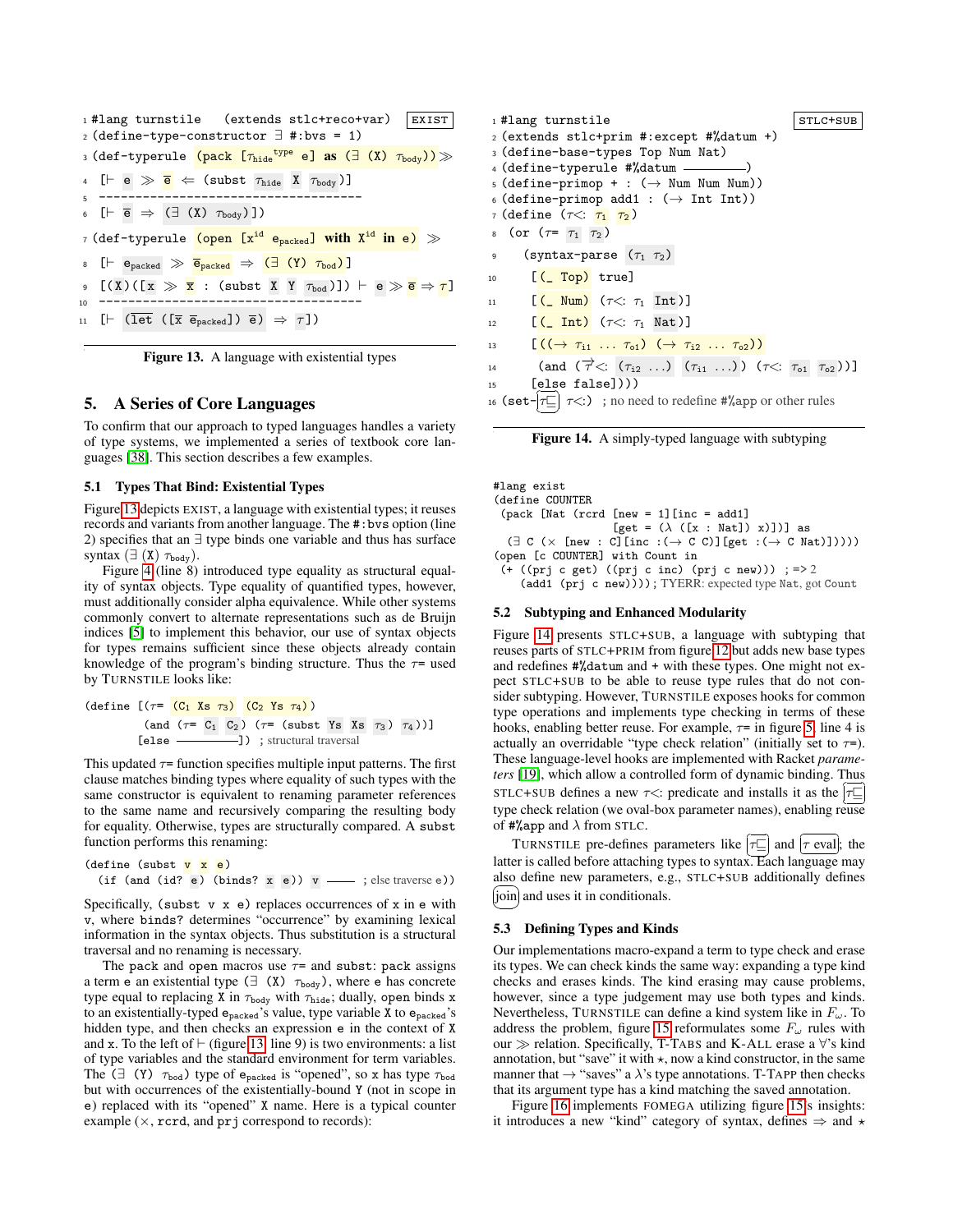| $e ::= x \mid \lambda x : \tau \cdot e \mid ee \mid \Lambda X : \kappa \cdot e \mid e \tau$                                                                                                                                                                                                                                                                          | (terms with types) |
|----------------------------------------------------------------------------------------------------------------------------------------------------------------------------------------------------------------------------------------------------------------------------------------------------------------------------------------------------------------------|--------------------|
| $\tau ::= X   \tau \rightarrow \tau   \forall X :: \kappa . \tau   \lambda X :: \kappa . \tau   \tau \tau$                                                                                                                                                                                                                                                           | (types with kinds) |
| $\overline{e} ::= \overline{x}   \lambda \overline{x} \cdot \overline{e}   \overline{e} \overline{e}, \kappa ::= \star \kappa    \kappa \Rightarrow \kappa$ (typeless terms, kinds)                                                                                                                                                                                  |                    |
| $\overline{\tau} ::= \overline{X}   \overline{\tau} \rightarrow \overline{\tau}   \forall \overline{X} . \overline{\tau}   \lambda \overline{X} . \overline{\tau}   \overline{\tau} \overline{\tau}$                                                                                                                                                                 | (kindless types)   |
| $\Gamma ::= b, \ldots \quad b ::= X \gg X : \kappa \mid x \gg \overline{x} : \tau : \kappa$                                                                                                                                                                                                                                                                          | (contexts)         |
| $\Gamma, X \gg \overline{X}$ : $\kappa \vdash e \gg \overline{e}$ : $\overline{\tau}$ : $\kappa$<br>$(T-TABLES)$<br>$\Gamma \vdash \Lambda X : \kappa \cdot e \gg \overline{e} : \forall \overline{X} . \overline{\tau} :: \star \kappa$                                                                                                                             | Typing             |
| $\Gamma \vdash e \gg \overline{e} \mathpunct{:}\forall \overline{X}. \overline{\tau}_2 \mathpunct{:}\star\kappa \;\;\; \Gamma \vdash \tau \gg \overline{\tau} \mathpunct{:}\kappa \;\; \Gamma \vdash \overline{\tau}_2 \mathpunct{:}\kappa_2$<br>$\Gamma \vdash e \tau \gg \overline{e}$ : $\overline{\tau}_2[\overline{X} \leftarrow \overline{\tau}]$ : $\kappa_2$ | $(T-TAPP)$         |
| $X \gg \overline{X}$ : $\kappa \in \Gamma$<br>$(K-VAR)$<br>$\Gamma \vdash X \gg \overline{X} :: \kappa$                                                                                                                                                                                                                                                              | Kinding            |
| $\Gamma, X \gg \overline{X}$ : $\kappa \vdash \tau \gg \overline{\tau}$ : $\star$<br>$\Gamma \vdash \forall X : \kappa.\tau \gg \forall X.\overline{\tau} :: \star \kappa$                                                                                                                                                                                           | $(K-ALL)$          |

<span id="page-6-0"></span>**Figure 15.** Some  $F_{\omega}$  rules using figure [10'](#page-4-1)s  $\gg$  relation

|    | 1 #lang turnstile                                                                                                                                   | FOMEGA |
|----|-----------------------------------------------------------------------------------------------------------------------------------------------------|--------|
|    | 2 (extends stlc+prim)                                                                                                                               |        |
|    | 3 (define-stx-category kind)                                                                                                                        |        |
|    | 4 (define-kind-constructor $\Rightarrow$ #:arity >= 1)                                                                                              |        |
|    | $_5$ (define-kind-constructor $\star$ #:arity >= 0)                                                                                                 |        |
|    | 6 (define-type-constructor $\forall$ #:bvs = 1 #:arrow $\star$ )                                                                                    |        |
|    | 7; link types and kinds                                                                                                                             |        |
|    | $s$ (set- $\left[\text{kind}\right]$ ( $\lambda$ (k) (or (#%type? k) (kind? k))))                                                                   |        |
|    | $\mathfrak{g}$ (set-type? ( $\lambda$ (t) (and (kind? t) (not ( $\Rightarrow$ ? t)))))                                                              |        |
|    | 10;                                                                                                                                                 |        |
|    | $_{11}$ (define-typerule $(\Lambda~[\mathrm{X}^{\mathrm{id}}~::~\kappa^{\mathrm{kind}}]$ e) $\gg$                                                   |        |
|    | $_{12}$ [([X $\gg$ $\overline{X}$ :: $\kappa$ ]) () $\vdash$ e $\gg$ <mark>e</mark> $\Rightarrow$ $\overline{\tau_{\rm e}}$ ]                       |        |
| 13 |                                                                                                                                                     |        |
|    | 14 $\left[\vdash \overline{e} \Rightarrow (\forall (\overline{X} : \kappa]) \overline{\tau_e})\right])$                                             |        |
|    | 15 (define-typerule $(\text{inst}\,\, \text{e}\,\, \tau)$ $\gg$                                                                                     |        |
|    | 16 $[ \vdash ]e ] \gg ]\overline{e} ] \Rightarrow ( \forall \ \overline{X} \ \overline{\tau_{\text{body}}} )$ $(\Rightarrow [ \star \ \kappa ) ) ]$ |        |
|    | 17 $\left[\begin{matrix} \vdash & \tau \end{matrix}\right]$ $\overline{\tau}$ $\Leftarrow$ $\kappa$ ]                                               |        |
| 18 |                                                                                                                                                     |        |
|    | 19 $\left[\vdash \overline{e} \Rightarrow \text{(subst } \overline{\tau} \ \overline{X} \ \overline{\tau_{body}}) \right]$                          |        |
|    |                                                                                                                                                     |        |

<span id="page-6-1"></span>Figure 16. A language with higher-order polymorphism

kinds, and directs the  $\forall$  type to construct its kind with a  $\star$  "arrow". Lines 8-9 connect "kinds" and "types" where line 8 enables reuse of previously-defined types, and line 9 redefines "well-formed" types. Finally, the Λ rule type checks its body in its type variable's context, and the inst rule instantiates an expression e at type  $\tau$  by computing e's  $\forall$  type and that type's kind ( $\star \kappa$ ), and checking that  $\tau$  has kind  $\kappa$ .

## 5.4 Reusing Languages

Table [1](#page-7-0) summarizes extensions and reuse in fourteen core language implementations. A row and color represents a language and features are in columns. A diamond marks a feature's first implementation and down-column appearances of the feature's color indicates reuse. Thus single-color columns and multi-color rows indicate *abundant* reuse. For example, all languages share the same  $\lambda$ ; also, languages with basic types share a  $\tau$ = while those with binding types use an extended version. A ⊕ marks feature extension

|          | i#lang turnstile<br><b>EFFECT</b>                                                                                                                                                                            |
|----------|--------------------------------------------------------------------------------------------------------------------------------------------------------------------------------------------------------------|
|          | 2 (extends stlc+prim #:except #%app $\lambda$ )                                                                                                                                                              |
|          | 3 (define-base-type Void)<br>4 (define-type-constructor Ref #:arity = 1)                                                                                                                                     |
|          | <sub>5</sub> (define-typerule <mark>(ref e)</mark> ≫                                                                                                                                                         |
| 6        | $[{\vdash} \mathsf{e} \gg \overline{\mathsf{e}} \ (\Rightarrow : \tau) \ (\Rightarrow :_{\nu} \pi)]$                                                                                                         |
| 7        |                                                                                                                                                                                                              |
| 8        | $[{\vdash}(\overline{box} \; \overline{e}) \; (\Rightarrow : (\text{Ref} \; \tau))$                                                                                                                          |
| 9        | $(\Rightarrow :_{\nu}$ ( $\cup$ (src (ref e)) $\pi$ ))])                                                                                                                                                     |
|          | <sup>10</sup> (define-typerule <mark>(deref e)</mark> $\gg$                                                                                                                                                  |
| 11       | $[{\vdash} \verb  e \gg \overline{\mathsf{e}} \; (\Rightarrow : \; (\mathsf{Ref} \; \tau)) \; (\Rightarrow :_{\nu} \; \pi)]$                                                                                 |
| 12       |                                                                                                                                                                                                              |
| 13       | $\left[\vdash \left(\overline{\text{unbox}}\,\overline{e}\right)\right]\left(\Rightarrow : \tau\right)\left(\Rightarrow :_{\nu}\pi\right)]$                                                                  |
|          | 14 (define-typerule $(z = e_{ref} e)$ $\gg$                                                                                                                                                                  |
| 15       | $[{\vdash} \mathsf{e}_{\text{ref}} \gg \overline{\mathsf{e}}_{\text{ref}} \;(\Rightarrow : \; (\text{Ref }\tau_{\text{ref}})) \; (\Rightarrow :_{\nu} \; \overline{\pi_{\text{ref}}})]$                      |
| 16       | $[{\vdash} \mathsf{e} \gg \overline{\mathsf{e}} \ (\Leftarrow : \tau_{\mathsf{ref}}) \ (\Rightarrow :_{\nu} \pi)]$                                                                                           |
| 17<br>18 | $[ \vdash (\overline{\text{set-box}}; \overline{e}_{\text{ref}}; \overline{e}) \ (\Rightarrow : \text{void})$                                                                                                |
| 19       | $(\Rightarrow :_{\nu}$ ( $\cup \pi_{ref} \pi$ )])                                                                                                                                                            |
|          | 20 (define-typerule <mark>(#%app e<sub>fn</sub> e<sub>arg</sub>)</mark> >>                                                                                                                                   |
| 21       | $[{\vdash} \mathsf{e}_{\texttt{fn}} \gg \overline{\mathsf{e}}_{\texttt{fn}} \; (\Rightarrow : \; (\to \tau_{\texttt{in}} \; \tau_{\texttt{out}}) \; (\Rightarrow :_{\nu} \; \overline{\pi}_{\texttt{app}}))$ |
| 22       | $(\Rightarrow :_{\nu} \pi_{fn})$ ]                                                                                                                                                                           |
|          |                                                                                                                                                                                                              |
| 23<br>24 | $[{\vdash} \mathsf{e}_{\text{arg}} \gg \overline{\mathsf{e}}_{\text{arg}} \ (\Leftarrow : \tau_{\text{arg}}) \ (\Rightarrow :_{\nu} \tau_{\text{arg}})]$                                                     |
| 25       | [ $\vdash$ (#%app $\overline{e}_{fn}$ $\overline{e}_{arg}$ ) ( $\Rightarrow$ : $\tau_{out}$ )                                                                                                                |
| 26       | $(\Rightarrow :_{\nu}$ ( $\cup \pi_{\text{fn}} \pi_{\text{arg}} \pi_{\text{app}}$ ))])                                                                                                                       |
|          | 27 (define-typerule $(\lambda \ [\textnormal{x}^{\textnormal{id}} : \tau_{\textnormal{in}}^{\textnormal{type}}]$ e) $\gg$                                                                                    |
| 28       | $[[x \gg \overline{x} : \tau_{in}] \vdash e \gg \overline{e} (\Rightarrow : \tau_{out}) (\Rightarrow :_{\nu} \overline{\pi})]$                                                                               |
| 29       |                                                                                                                                                                                                              |
| 30       | $[ \vdash (\overline{\lambda} (\overline{x}) \overline{e}) (\Rightarrow : (\rightarrow \tau_{in} \tau_{out}) (\Rightarrow :_{\nu} \pi))])$                                                                   |
|          |                                                                                                                                                                                                              |

<span id="page-6-2"></span>Figure 17. A basic side effect analysis.

(a dotted line connects non-adjacent-row extensions). For example, "subtyping" extends  $\frac{4}{6}$ datum from "stlc+prim"; also,  $F_{\leq 1}$  extends and combines subtyping from one language and  $\forall$  from system  $F$ to implement bounded polymorphism.

Table [2](#page-8-1) summarizes implementation sizes from table [1.](#page-7-0) Each column represents a different implementation of the same language: the first uses TURNSTILE; the second uses TURNSTILE but does not import other implementations; and the third uses plain Racket. Though the last two columns are estimates (2 significant figures)—we did not implement every permutation of every language—they still indicate the degree of reuse. Roughly, the second and first column difference represents the degree to which type rules are reused across many languages, analogous to single-color columns in table [1.](#page-7-0) Such reuse would be difficult to achieve with conventional type checker implementations. The third and first column difference indicates the degree to which TURNSTILE captures common patterns used to implement type checkers.

#### 5.5 More Than Types: A Type-and-Effect System

Table [1'](#page-7-0)s languages mostly use a typical  $\Gamma \vdash e : \tau$  relation though TURNSTILE is not limited to this relation. Rather, programmers may specify propagation of any number of arbitrary properties. For example, figure [17](#page-6-2) presents EFFECT, a language with a basic type and effect system [\[33\]](#page-11-30). The language adds Void and Ref types,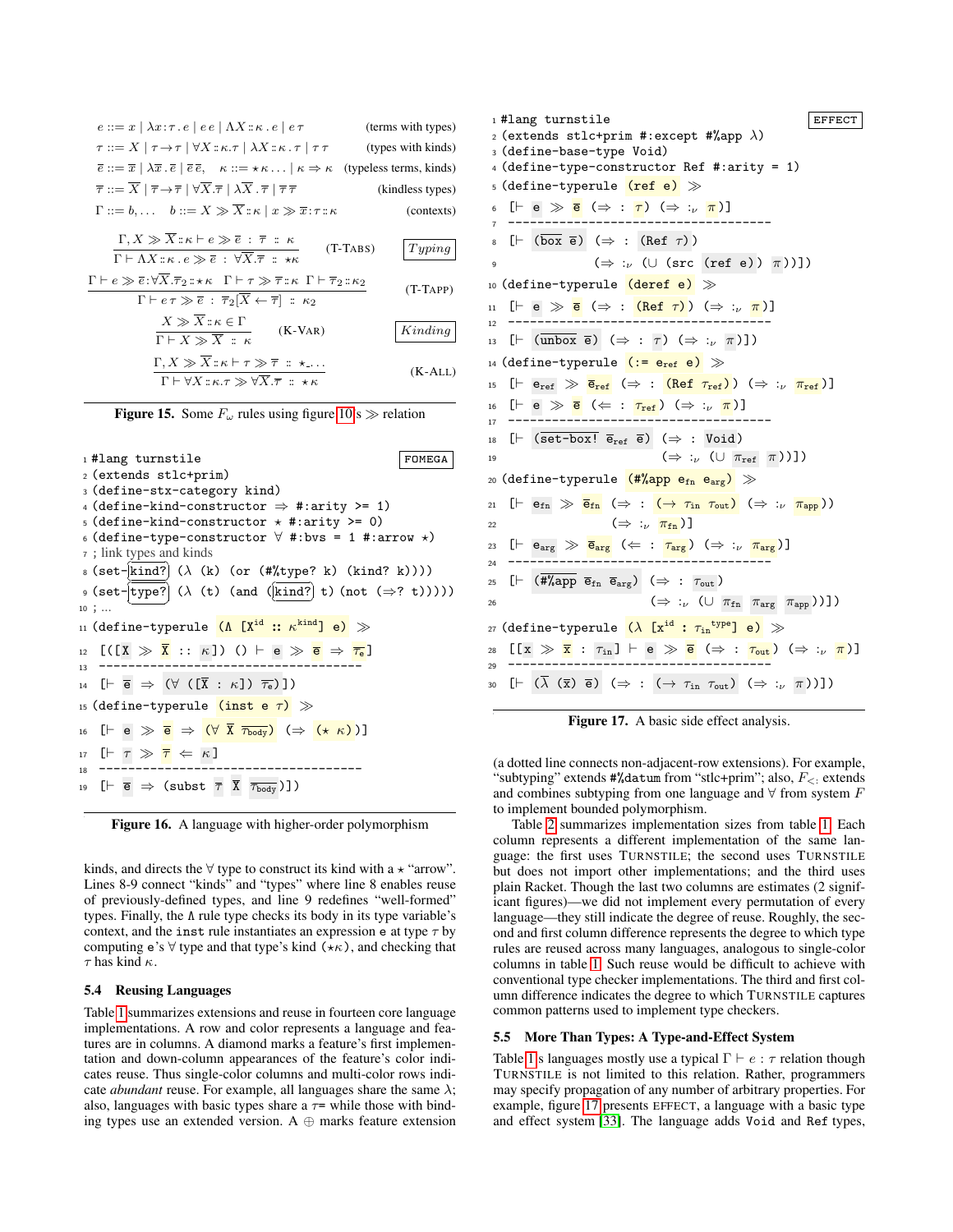<span id="page-7-0"></span>

| feature /<br>lang name $\lambda$ app $\rightarrow$ |                                                                                                                                                                                                             |   |                | $\tau$ =    | $[\text{teval}]$ Int $ . $ datum |            |   |             |                      | <b>Bool</b> if<br>letrec<br>begin<br>define<br>alias | tup         |   |   | type   tup   recrd   variant   List   Ref   Num   T<:   join   µ   ∃   Y |   |   | <b>Top</b><br><b>Nat</b> |             |   |                       |   |                       | $\Lambda$<br>inst | tyapp<br>$ty\lambda$ | [invoke] kind |   |
|----------------------------------------------------|-------------------------------------------------------------------------------------------------------------------------------------------------------------------------------------------------------------|---|----------------|-------------|----------------------------------|------------|---|-------------|----------------------|------------------------------------------------------|-------------|---|---|--------------------------------------------------------------------------|---|---|--------------------------|-------------|---|-----------------------|---|-----------------------|-------------------|----------------------|---------------|---|
| stlc                                               | $\diamond$                                                                                                                                                                                                  | ♦ | $\diamondsuit$ | ♦           | ♦                                |            |   |             |                      |                                                      |             |   |   |                                                                          |   |   |                          |             |   |                       |   |                       |                   |                      |               |   |
| stlc + prim                                        |                                                                                                                                                                                                             |   |                |             |                                  | $\Diamond$ | ♦ |             | ♦                    |                                                      |             |   |   |                                                                          |   |   |                          |             |   |                       |   |                       |                   |                      |               |   |
| extended<br>stlc                                   |                                                                                                                                                                                                             |   |                |             |                                  |            |   |             | $\bigoplus$          | ♦                                                    |             |   |   |                                                                          |   |   |                          |             |   |                       |   |                       |                   |                      |               |   |
| tuples                                             |                                                                                                                                                                                                             |   |                |             |                                  |            |   |             |                      |                                                      | ♦           | ♦ |   |                                                                          |   |   |                          |             |   |                       |   |                       |                   |                      |               |   |
| records +<br>variants                              |                                                                                                                                                                                                             |   |                |             |                                  |            |   | $\mathbf I$ |                      |                                                      | $\bigoplus$ |   | ♦ | ♦                                                                        |   |   |                          |             |   |                       |   |                       |                   |                      |               |   |
| lists                                              |                                                                                                                                                                                                             |   |                |             |                                  |            |   | H           |                      |                                                      |             |   |   |                                                                          | ♦ |   |                          |             |   |                       |   |                       |                   |                      |               |   |
| reference<br>cells                                 |                                                                                                                                                                                                             |   |                |             |                                  |            |   | I           |                      |                                                      |             |   |   |                                                                          |   | ♦ |                          |             |   |                       |   |                       |                   |                      |               |   |
| subtyping                                          |                                                                                                                                                                                                             |   |                |             |                                  |            | ♦ | $\bigoplus$ | L.<br>$\blacksquare$ |                                                      |             |   |   |                                                                          |   |   | ♦                        | ♦           |   |                       |   |                       |                   |                      |               |   |
| subtyping<br>+ records                             |                                                                                                                                                                                                             |   |                |             |                                  |            |   |             | $\bigoplus$          |                                                      |             |   |   |                                                                          |   |   |                          | $\bigoplus$ | ♦ |                       |   |                       |                   |                      |               |   |
| (iso)<br>recursive                                 |                                                                                                                                                                                                             |   |                | $\bigoplus$ |                                  |            |   |             |                      |                                                      |             |   |   |                                                                          |   |   |                          |             |   | $\overline{\diamond}$ |   |                       |                   |                      |               |   |
| existential                                        |                                                                                                                                                                                                             |   |                |             |                                  |            |   |             |                      |                                                      |             |   |   |                                                                          |   |   |                          |             |   |                       | ♦ |                       |                   |                      |               |   |
| system F                                           |                                                                                                                                                                                                             |   |                |             |                                  |            |   |             |                      |                                                      |             |   |   |                                                                          |   |   |                          |             |   |                       |   | ♦                     | ♦                 |                      |               |   |
| $F$ $\leq$ :                                       |                                                                                                                                                                                                             |   |                |             |                                  |            |   |             |                      |                                                      |             |   |   |                                                                          |   |   |                          | $\bigoplus$ |   |                       |   | $\frac{1}{\bigoplus}$ | ♦                 |                      | ♦             |   |
| F omega                                            |                                                                                                                                                                                                             |   |                |             | $\bigoplus$                      |            |   |             |                      |                                                      |             |   |   |                                                                          |   |   |                          |             |   |                       |   | $\bigoplus$           | ♦                 | ♦                    |               | ♦ |
|                                                    | $\bigoplus$<br>♦<br>= implemented here<br>= extends the above<br>A unique color represents each language. The features in each language (row) are colored according to the language where they are defined. |   |                |             |                                  |            |   |             |                      |                                                      |             |   |   |                                                                          |   |   |                          |             |   |                       |   |                       |                   |                      |               |   |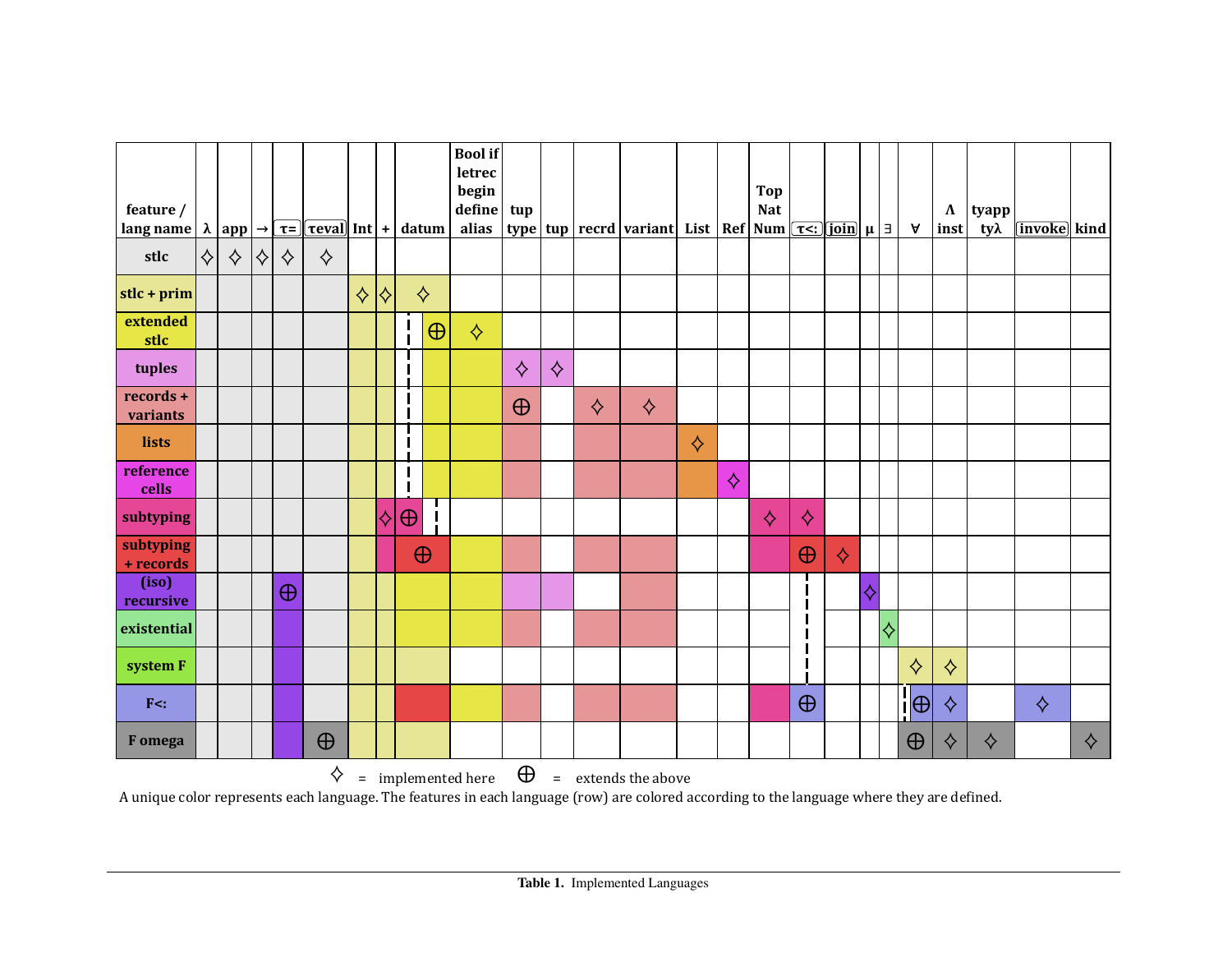| Language Name    | w/TURNSTILE    | no reuse* | w/Racket* |
|------------------|----------------|-----------|-----------|
| stlc             | 32             | 32        |           |
| stlc+prim        | 23             | 55        |           |
| extended stlc    | 143            | 200       |           |
| tuples           | 32             | 230       |           |
| records+variants | 171            | 400       |           |
| lists            | 73             | 470       | 1100      |
| reference cells  | 29             | 500       | to        |
| subtyping        | 107            | 160       | 1300      |
| sub+records      | 50             | 610       | LoC       |
| (iso) recursive  | 27             | 260       |           |
| existential      | 69             | 470       |           |
| system F         | 28             | 83        |           |
| $F_{\leq}$       | 89             | 700       |           |
| $F_{\omega}$     | 112            | 190       |           |
|                  | $* =$ estimate |           |           |

<span id="page-8-1"></span>Table 2. Line count comparisons of table [1'](#page-7-0)s languages

and ref, deref, and := type rules for allocation of, dereference of, and assignment to reference cells, respectively (box is Racket's ref cells). In addition to types, the language tracks source locations  $(\pi)$  of ref allocations (line 9). The ref rule exhibits new syntax: instead of a type to the right of  $\Rightarrow$ , a programmer may write multiple  $\Rightarrow$  arrows matching multiple properties. Thus ref specifies that expansion of e (line 6) computes both a type (keyed on :) and a set of locations  $\pi$  (keyed on :<sub>v</sub>). The key symbols match the userspecified symbols below the conclusion line. The := rule uses both  $\Leftarrow$  (for the type) and  $\Rightarrow$  (for the locations) simultaneously (line 16).

EFFECT contrasts with table [1'](#page-7-0)s languages in that it cannot reuse #% app and  $\lambda$  due to its incompatible type relation. (It does reuse some types and type operations.) The new  $\frac{4}{2}$ app and  $\lambda$  rules show that both terms and types carry the :<sub>ν</sub> property. Specifically,  $\lambda$ propagates :<sup>ν</sup> to function types (line 30), expressed with a *nested*  $\Rightarrow$  (like the double- $\Rightarrow$  syntax for kinds from figure [16\)](#page-6-1), because evaluating a  $\lambda$  does not trigger allocations in its body. Applying a function does evaluate the body, so #%app transfers locations from the function type (line 21) to the application term (line 26).

## <span id="page-8-0"></span>6. A Full-Sized Language

To show that TURNSTILE scales to real-world type systems, we created MLISH, an ML-like language with local type inference, recursive user-defined algebraic data types, pattern matching, and basic Haskell-style type classes [\[47\]](#page-11-31), along with "batteries" such as efficient data structures, mutable state, generic sequence comprehensions, I/O, and concurrency primitives. MLISH also demonstrates how TURNSTILE easily incorporates type-system-directed program transformations. This section explains a few features.

*Local type inference* MLISH aims to follow Pierce and Turner's empirical inference guidelines [\[39\]](#page-11-26). Specifically, programmers need not write most annotations and instantiations except top-level function signatures, which are useful as documentation, and some  $\lambda$  annotations, which are rare.

Figure [18](#page-8-2) sketches basic type inference in  $\lambda$  and #% app. Multiple clauses comprise  $\lambda$ , whose input patterns are checked in order. The first clause matches unannotated  $\lambda$ s whose context determines its type, indicated with  $\Leftarrow$  (line 4). The second matches annotated λs with implicitly bound type variables, computes these variables, and then recursively invokes the  $\lambda$  rule (indicated with  $\succ$ ) with explicit type variables. In this manner, a surface language with implicit type variables rewrites to one with explicit binders, reusing the macro system for the type-system-directed rewrite. Finally, the third clause matches  $\lambda$ s with explicit type variable binders; it resembles  $\lambda$  from figure [11.](#page-4-2) An MLISH define for top-level functions uses  $\lambda$ , splitting a definition into a runtime component and a macro that adds type information:

1 #lang turnstile MLISH 2 (define-typerule  $\lambda$  ; no annotations, use expected type  $\begin{array}{cc} \hbox{4} & {\overline{\left[ \left( \lambda \right. \left( \mathop{\text{x}}\nolimits^{\text{id}} \ldots \right) \right. \; \mathop{\text{e}} \right)}} \end{array} \Leftarrow \; \begin{array}{cc} \hbox{(\forall \; (\text{X} \; \ldots) \; \left( \rightarrow \; \tau_{\text{in}} \; \ldots \; \tau_{\text{out}} \right) \right)} \end{array} \Rightarrow$  $[(X \dots) ([x \gg \overline{x} : \tau_{in}] \dots) \vdash e \gg \overline{e} \Leftarrow \tau_{out}]$  ------------------------------------  $\left[\begin{matrix} \begin{matrix} \overline{\lambda} & \overline{\lambda} & \overline{\lambda} & \cdots \end{matrix} & \overline{e} \end{matrix}\begin{matrix} \overline{e} \end{matrix} \end{matrix}\right]$  ; variable annotations, with free tyvars [(λ ([xid <sup>9</sup> : τin] . . .) e) 10 #:with  $(X \dots)$  (free-tyvars  $(\tau_{\text{in}} \dots)$ ) 11 -<del>---------------------------------</del>- $[\succ (\lambda \{X \dots \} (x : \tau_{in}] \dots ) e)]$  ; variable annotations, explicit tyvar binders  $\left[\begin{array}{ccc} \lambda & \{ \texttt{X} \ \ldots \} \end{array} \right. \left(\left[\begin{matrix} \texttt{x}^{\texttt{id}} \ \texttt{:} \ \tau_{\texttt{in}} \end{matrix} \right] \ \ldots \right)$  e)  $\gg$  $[(X \ldots) ([X \gg \overline{X} : \tau_{\text{in}}] \ldots) \vdash e \gg \overline{e} \Rightarrow \tau_{\text{out}}]$  ------------------------------------  $\left[\begin{matrix} \cdot & \cdot & \cdot \\ \cdot & \cdot & \cdot \\ \cdot & \cdot & \cdot \\ \cdot & \cdot & \cdot \end{matrix}\right]$  $\Rightarrow (\forall (X \dots) (\rightarrow \tau_{in} \dots \tau_{out}))$ ]]) (define-typerule #%app ; infer polymorphic instantiation, with expected type  $\left[\frac{4}{4}$ app e<sub>fn</sub> e<sub>arg</sub> ...)  $\gg$  #:with  $\tau_{\text{expect}}$  (get-expected- $\tau$  this-stx)  $\left[\vdash e_{\text{fn}} \right] \gg \overline{e}_{\text{fn}} \Rightarrow (\forall \text{Xs} (\rightarrow \tau_{\text{X}} \dots))$  $\left[\begin{array}{ccc} \vdots & \vdots \\ \vdots & \vdots \end{array}\right] \otimes \overline{e_{\text{arg}}}\right] \Rightarrow \overline{\tau_{\text{arg}}}\right] \dots$ 25 #:with  $(\tau \ldots)$ 26 (solve Xs  $(\tau_{\text{arg}} \dots \tau_{\text{expt}})$   $(\tau_X \dots)$ ) ------------------------------------  $\left[ \succ \left( \# \text{Kapp} \left\{ \tau \ldots \right\} \, \overline{e}_{\text{fn}} \, \overline{e}_{\text{arg}} \, \ldots \right) \right]$  ; infer polymorphic instantiation, no expected type  $\left[\right. \left( \frac{\text{#}}{\text{supp}} \right. \text{e}_{\text{fn}} \right. \text{e}_{\text{arg}} \dots \left. \right] \gg$  $\left[\begin{array}{c|c} \vdash & \mathsf{e}_{\texttt{fn}} \end{array}\right] \gg \overline{\mathsf{e}}_{\texttt{fn}} \Rightarrow (\forall \texttt{Xs} (\rightarrow \tau_{\texttt{inX}} \dots \tau_{\texttt{outX}}))$  $\left[\begin{array}{ccc} \vdots & \vdots \end{array}\right]$   $\left[\begin{array}{ccc} \vdots & \vdots \end{array}\right]$   $\left[\begin{array}{ccc} \vdots & \vdots \end{array}\right]$   $\left[\begin{array}{ccc} \vdots & \vdots \end{array}\right]$   $\left[\begin{array}{ccc} \vdots & \vdots \end{array}\right]$   $\left[\begin{array}{ccc} \vdots & \vdots \end{array}\right]$ 33 #:with  $(\tau \ldots)$  (solve Xs  $(\tau_{\arg} \ldots)$   $(\tau_{\text{inX}} \ldots))$ ) ------------------------------------  $[\succ$  (#%app  $\{\tau \dots\}$   $\overline{e}_{fn}$   $\overline{e}_{arg}$  ...)]] ; explicit instantiation of polymorphic function  $\left[\frac{4\%app}{\pi^{\rm type}}\ldots\right]\; {\bf e_{fn}}\; {\bf e_{arg}}\; \ldots) \;\gg\;$  $\left[\vdash e_{\text{fn}} \right] \gg \overline{e}_{\text{fn}} \Rightarrow (\forall \text{Xs } (\rightarrow \tau_{\text{X}} \dots))$ 39 #:with  $(\tau_{\text{in}} \ldots \tau_{\text{out}})$  (subst  $(\tau \ldots)$  Xs  $(\tau_X \ldots)$ )  $\left[\begin{array}{ccc} \vdash & \mathsf{e}_{\text{arg}} \end{array} \right] \ge \frac{\mathsf{e}_{\text{arg}}}{\left[\begin{array}{ccc} \vdash & \mathsf{e}_{\text{arg}} \end{array} \right]} \iff \tau_{\text{in}} \right] \dots$  ------------------------------------  $\left[\begin{matrix} \begin{matrix} \begin{matrix} \end{matrix} \\ \end{matrix} \\ \begin{matrix} \end{matrix} \\ \end{matrix} \\ \begin{matrix} \end{matrix} \\ \end{matrix} \begin{matrix} \end{matrix} \\ \begin{matrix} \end{matrix} \\ \begin{matrix} \end{matrix} \\ \end{matrix} \begin{matrix} \end{matrix} \\ \begin{matrix} \end{matrix} \\ \begin{matrix} \end{matrix} \\ \begin{matrix} \end{matrix} \\ \end{matrix} \begin{matrix} \end{matrix} \\ \begin{matrix} \end{matrix} \\ \begin{matrix} \end{matrix} \\ \end{matrix} \begin{matrix} \end{matrix} \\ \begin{matrix} \end{matrix} \\ \begin{matrix} \end{$ 

<span id="page-8-2"></span>**Figure 18.** Type inference in MLISH #% app and  $\lambda$ 

(define-typerule (define (f  $[x : \tau]$  ...  $\rightarrow \tau_{\text{out}}$ ) e)  $\gg$ #:with  $\overline{\text{Xs}}$  (free-tyvars  $(\tau \dots)$ ) [ $\vdash (\lambda (x \ldots) e) \gg \overline{e}_{\lambda} \Leftarrow (\forall \text{Xs } (\rightarrow \tau \ldots \tau_{\text{out}}))$ ] ------------------------------------  $\left[ \succ \right]$  (define fintral  $\overline{e}_{\lambda}$ )  $(\overline{\text{define}} - m \text{ f } (\text{add-}\tau f_{\text{intrnl}} \tau_{f}))$ ])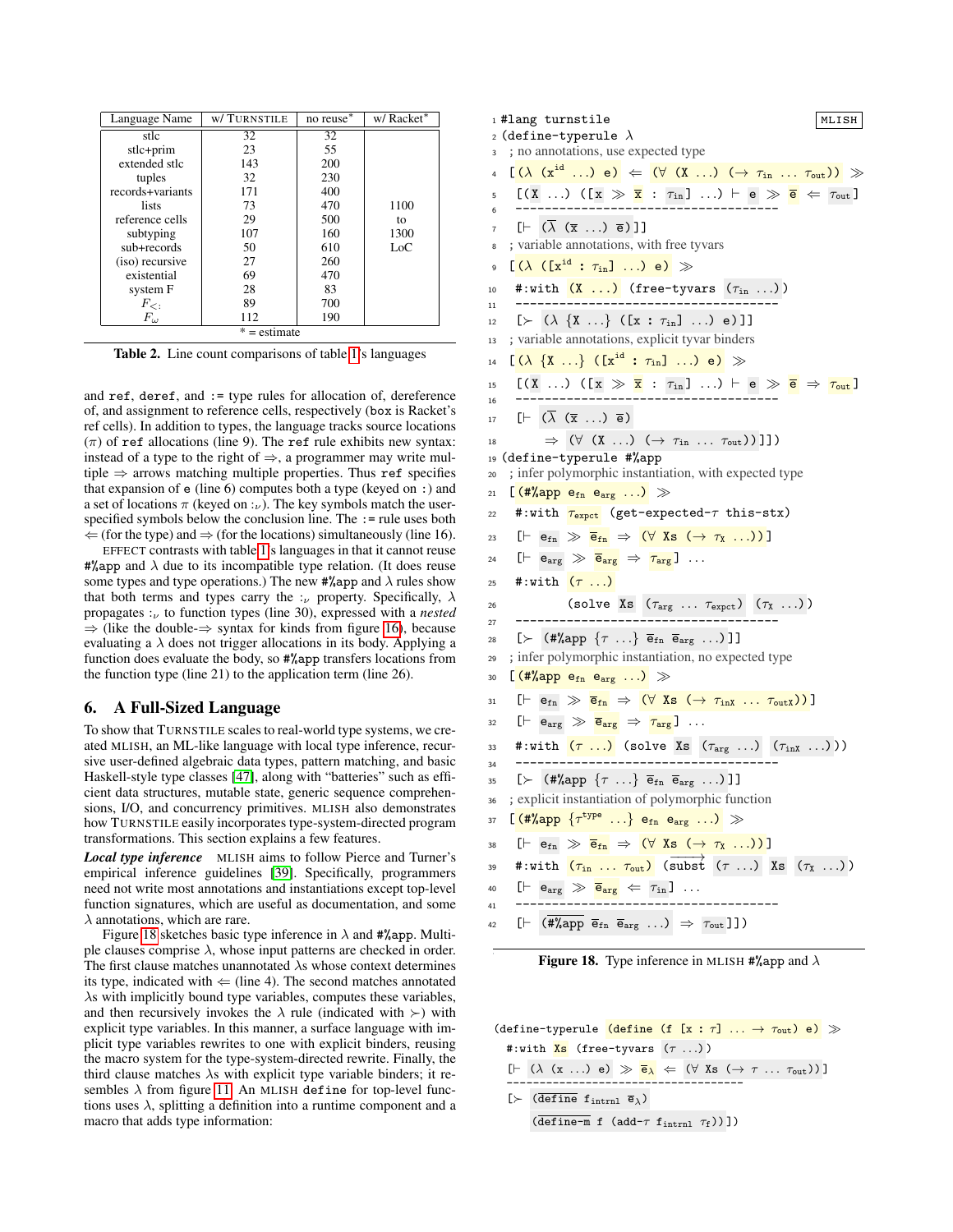```
1 (define-m (define-type (Ty X ...)
                                    (Constr [fld : \tau_{\texttt{x}}] ...) ...)
        (define-type-constructor Ty
 ą.
           #:arity = (len (X...))#:extra ((Constr [fld \tau_X] ...) ...))
 \sqrt{2}(\text{struct Construct} \; \text{Construct} \; (\text{fld} \; \ldots)) \; \ldots6
        #:with C (add-\tau Constr<sub>intrnl</sub>
 \mathbf{R}(\forall (X \dots) (\rightarrow \tau_X \dots (Ty X \dots)))10[\succ (#%app C e<sub>arg</sub> ...)]) ...
1112 (def-typerule (\text{match } e_{m} \text{ with } [C x ... \rightarrow e] ...+))
    [{\vdash} \ \, e_m \ \gg \ \overline{e}_m \ \Rightarrow \ \tau_m]13
   #:with [(C_{\text{expect}} [fld \tau_{\text{fid}}]...) ...] (get-extra \tau_{\text{m}}))
    #:fail-unless (set= (C \ldots) (C_{\text{expect}} \ldots))
       (fmt 'missing \sim a' ' (set-diff (C ...)(C_{expect} ...)))16
    [[x] \gg \overline{x} : \tau_{\text{fid}}] ... \vdash e \gg \overline{e} \Rightarrow \tau] ...17#:when (same-\tau? (\tau ...))
18
19[ \vdash (\overline{\text{let}} (\overline{\text{v}} \overline{\text{e}}))\overline{20}(\overline{\text{cond}} \ [(\mathcal{C}_{\text{expect}}? \ \overline{v})21
                         (\overline{\text{let}} (\overline{x} (\text{get-fld }\overline{v})) \dots) \overline{e}) \dots)\overline{22}\Rightarrow (first (\tau \dots))))
23
```
<span id="page-9-0"></span>

|  | Figure 19. Defining types and pattern matching in MLISH |  |  |
|--|---------------------------------------------------------|--|--|
|--|---------------------------------------------------------|--|--|

To implement  $a \leftarrow$  type rule, e.g., figure 18 lines 4-7, MLISH propagates "expected type" information from an expression's context by attaching a syntax property *before* expansion, making the information available while type checking that expression. A  $\Leftarrow$ type rule's input matches on this expected type (line 4), and also implicitly attaches it to the output syntax (line 7). A non- $\Leftarrow$  type rule may also inspect the expected type, as with #% app. Specifically, the first #% app clause extracts the expected type (line 22) and uses it to solve for the type variables (line 26). The clause then recursively invokes #% app with explicit instantiation types. In this manner, a surface language with inferred instantiation rewrites to one with explicit instantiation. The second #% app clause resembles the first except it does not use the expected type. The third instantiates the polymorphic function type (line 39) and then checks the function arguments as in figure 11.

Algebraic datatypes Figure 19's define-type macro defines sum-of-product datatypes in MLISH; it expands to a series of definitions (gray box): a type constructor (lines 3-5), where the #: extra argument communicates information about the type to other type rules, e.g., to check match clause completeness; Racket structs (line 6) implementing runtime constructors; and type rules (lines 7-11) that leverage #% app to instantiate polymorphic constructors.

**Pattern matching** In figure 19's match, one of more clauses follow  $e_m$ , matching its possible variants. The rule uses "extra" information from the type to check clause exhaustiveness (lines 14-16). Otherwise match expands to a conditional that extracts components of  $e_m$  with accessors (also from the "extra" information). Here is an MLISH example:

|                     | 1 (define-m (define-tc (Cls X ) opgeneric : $\tau_{\rm op}$ )                                                                                                                      |
|---------------------|------------------------------------------------------------------------------------------------------------------------------------------------------------------------------------|
| $\overline{2}$      | (define-m $(Cls X )$ [op <sub>generic</sub> : $\tau_{op}$ ])                                                                                                                       |
| 3                   | (define-typerule (op <sub>generic</sub> e ) $\Leftarrow \tau_{o} \gg$                                                                                                              |
| $\overline{4}$      | $[{\vdash} e \gg \overline{e} \Rightarrow \tau] $                                                                                                                                  |
| 5                   | #:with $\overline{op_{\text{concrete}}}$ (lookup $op_{\text{generic}}$ $(\rightarrow \tau \dots \tau_o)$ )                                                                         |
| 6<br>$\overline{7}$ | $[\succ$ (#%app $\overline{op_{\text{concrete}}}\ e)]$ )<br>$\mathcal{C}$                                                                                                          |
|                     | & (define-m (define-instance (Cls $\tau$ ) op <sub>gen</sub> op <sub>c</sub> )                                                                                                     |
| 9                   | #:with $\boxed{\text{op}: \tau_{\text{concrete}}]}$ (local-expand (Cls $\tau$ ))                                                                                                   |
| 10                  | #: when (equal? opgen op)                                                                                                                                                          |
| 11                  | $\begin{bmatrix} \vdash & \mathsf{opc} & \gg & \mathsf{\overline{op}}_{\mathsf{concrete}} \end{bmatrix} \Leftarrow \tau_{\mathsf{concrete}}$                                       |
| 12                  | #:with op <sub>mang</sub> (mangle op $\tau_{\text{concrete}}$ )                                                                                                                    |
| 13<br>14            | [ $\succ$ (define-m op <sub>mang</sub> (add- $\tau$ $\overline{op_{\text{concrete}}}$ $\tau_{\text{concrete}}$ ))])                                                                |
|                     | 15 (define-typerule #%app                                                                                                                                                          |
| 16                  | ;                                                                                                                                                                                  |
| 17                  | $\left[\frac{4\%app}{\pi}\left\{\tau^{\rm type}\ldots\right\}\right]\,e_{\rm fn}\,e_{\rm arg}\ldots\right)\;\gg\;$                                                                 |
| 18                  | $\left[\vdash e_{\text{fn}} \gg \overline{e}_{\text{fn}} \Rightarrow (\forall \text{Xs } (\Rightarrow \text{TC } (\rightarrow \tau_{\text{X}} \dots)))\right]$                     |
| 19                  | #:with $(\tau_{\text{in}} \dots \tau_{\text{out}})$ (subst $(\tau \dots)$ Xs $(\tau_X \dots)$ )                                                                                    |
| 20                  | $\begin{bmatrix} \mathsf{H} & \mathsf{e}_{\text{arg}} \end{bmatrix} \gg \begin{bmatrix} \overline{\mathsf{e}}_{\text{arg}} & \leftarrow & \tau_{\text{in}} \end{bmatrix} \dots$    |
| 21                  | #:with <mark>[Op<sub>generic</sub> : <math>\tau_{\tt generic}</math>]</mark> TC                                                                                                    |
| 22                  | #:with $\tau_{\text{concrete}}$ (subst $(\tau \dots)$ Xs $\tau_{\text{generic}}$ )                                                                                                 |
| 23                  | #:with <b>Opconcrete</b> (lookup opgeneric <i>T</i> concrete)                                                                                                                      |
| 24                  |                                                                                                                                                                                    |
| 25                  | $[ \vdash (\texttt{\#}\texttt{\%app} \ \overline{e}_{\texttt{fn}} \ \overline{o_{Pconcrete}} \ \overline{e}_{\texttt{arg}} \ \ldots ) \ \Rightarrow \ \tau_{\texttt{out}} \ ] ] )$ |

<span id="page-9-1"></span>Figure 20. Type classes in MLISH

#lang mlish (define-type (Tree X)  $\left(\text{leaf } [\text{val } : X]\right)$  $(node [1 : (Tree X)] [r : (Tree X)]))$ (define (sum-tr [t : (Tree Int)]  $\rightarrow$  Int) (match t with  $[node 1 r \rightarrow (+ (sum-tr 1) (sum-tr r))]))$ ; TYERR: match: not enough clauses, missing leaf

Type classes Figure 20 sketches an implementation of type classes. The rules interleave typechecking and program rewriting, demonstrating how TURNSTILE naturally accommodates such interleaving. MLISH type classes only support basic features such as subclassing (unsupported features include multi-parameter type) classes and overlapping instances). For simplicity, this paper shows single-operation type classes, though MLISH supports the general multi-operation version. The define-tc form shows that two definitions implement a type class: a macro for the type class itself (line 2) that expands to its generic operation and type, and a type rule for that operation (lines 3-7) that looks up a concrete operation (line 5) based on the generic name and the concrete types of its usage. MLISH type classes reuse the compile-time macro environment for lookups, where a concrete operation's name, installed by define-instance (lines 8-14), is a mangling of the generic name and specific concrete types.

Consequently, functions utilizing generic operations (this  $\lambda$  implementation is not shown) have a typeclass component in their type (the  $\Rightarrow$  constructor on line 18) and these functions implicitly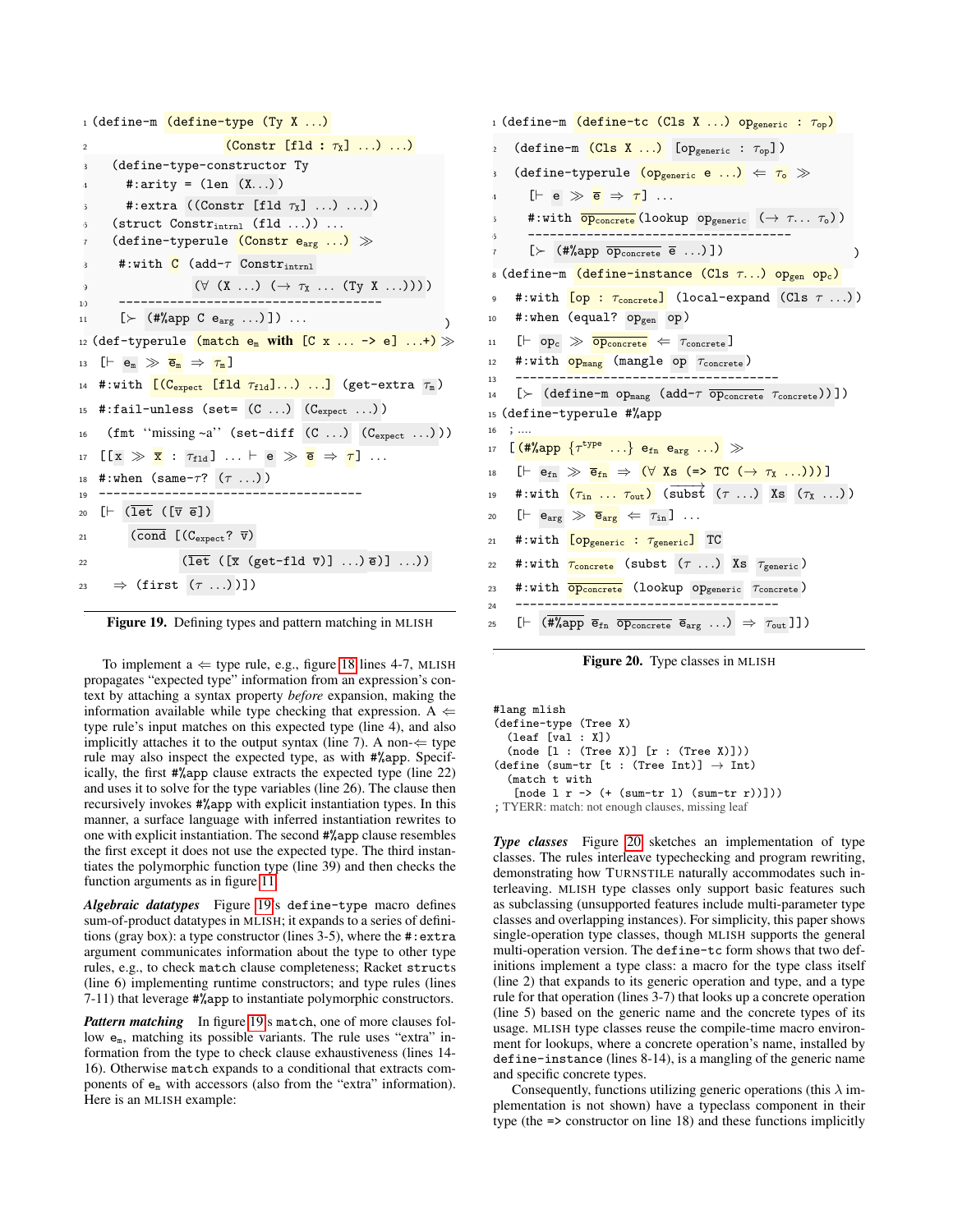| test description               | core langs $(\S 5)$ | MLISH $(\S 6)$ |
|--------------------------------|---------------------|----------------|
| coverage                       | 4313                | 2467           |
| RW OCaml [31]                  |                     | 610            |
| Benchmarks Game [1]            |                     | 852            |
| Okasaki [34]                   |                     | 2014           |
| Other examples (e.g., nqueens) |                     | 559            |
| total (LoC, incl. comments)    | 4313                | 6502           |

<span id="page-10-2"></span>Table 3. Testing TURNSTILE-created languages

have an extra concrete operation argument. The #% app rule implicitly inserts this argument by: extracting the generic operation of the type class (line 21); looking up the concrete operation based on instantiation types for the function (lines 22-23); and adding this operation to the application (line 25).

# <span id="page-10-0"></span>7. Creating a Test Suite

Sections [5](#page-5-0) and [6](#page-8-0) show that our approach accommodates a variety of typed languages. This section explains how we validate these languages with a test suite of real-world programs [\[1,](#page-10-1) [31,](#page-11-32) [34\]](#page-11-33). Our tests utilize TURNSTILE's unit-testing framework, which accommodates testing of typechecking successes, failures, as well as error messages. The testing framework also allows all tests to be written with a language's surface syntax, rather than an internal AST structure. The following example defines a function f, tests the type of f, and both a successful and failing application of f:

```
#lang mlish (require typechecker-tester)
(define (f [x : Int] \rightarrow Int) x)
(\text{check-type f}: (\rightarrow \text{Int Int}))(\text{check-type} (f 1) : \text{Int} \Rightarrow 1)(typecheck-fail (f 1 2) #:msg ''Wrong number of args'')
```
Table [3](#page-10-2) summarizes our test suite, which includes both "coverage" tests checking general functionality and corner cases, and realworld examples. For the latter, Real World OCaml [\[31\]](#page-11-32) supplied functional tests while the Benchmarks Game [\[1\]](#page-10-1) consisted of more imperative tests. Okasaki's data structures tested the limits of our type system. For example, in discussing polymorphic recursion (chapter 10), Okasaki writes:

"We will often present code as if SML supports [polymor. recursion]. This code will not be executable but will be easier to read."

We were able to add polymorphic recursion to MLISH, by leveraging recursive definition forms in the host, and implemented the data structures in question, demonstrating both the ability to implement tricky type system features with TURNSTILE, and the ease with which one can do so.

## 8. Related Work

Many researchers have developed *extensible type systems* [\[2,](#page-10-3) [4,](#page-11-34) [11,](#page-11-35) [28,](#page-11-36) [30,](#page-11-37) [36,](#page-11-38) [37\]](#page-11-39). These frameworks typically augment a fixed host type system, which imposes some limitations on what kinds of extensions are allowed. For example, some do not allow defining new types, while others may only define new rules expressible with the host system. Though ease of extension is a feature of TURNSTILE-created languages (any language in the Racket ecosystem may serve as TURNSTILE's host language, so TURNSTILE may also be used to extend a typed language [\[21\]](#page-11-40) like the other systems), it is not the sole focus of our work. Instead, we wish to support the creation of complete languages that may utilize arbitrary type rules.

Others have devised *special-purpose macro systems for building type checkers* [\[13,](#page-11-41) [35\]](#page-11-42). Whether these systems accommodate embedded DSL creation, however, remains undetermined. Our work takes the opposite approach. We start with a popular plat-

form for creating embedded languages and show that its *general* macro system already accommodates type checking.

*Typed Racket* [\[42\]](#page-11-11) pioneered the idea of creating a typed language using syntax extensions. While languages created with TURNSTILE share this high-level description, our approach differs in its goals and implementation details. Typed Racket aims to type check Racket programs and thus first expands a program, and then feeds this expanded program to a conventional monolithic type checker that recognizes only core Racket forms (for this reason Typed Racket is considered a "sister" language [\[43\]](#page-11-8) to Racket rather than an embedded language). In contrast, we wish to support the creation of arbitrary typed surface languages, and we do so via implementations that interleave macro expansion and type checking. This requires programmers to implement type rules for all surface constructs rather than just core forms, however, but TURNSTILE helps this process by providing a concise declarative syntax for writing these rules. Interleaving macro expansion and type checking yields the additional benefit of using type information during expansion, allowing types to direct a macro's output. Finally, since our language implementations are just a series of macros, they are naturally modular and thus easily extended and reused.

The *TinkerType* [\[29\]](#page-11-43) system also separates type rules and operations into reusable components. The framework combines raw strings rather than linguistic components, however, and is designed for modeling and typesetting calculi rather than creating practical languages. Nonetheless, our approach may benefit from some of TinkerType's consistency checks when combining components.

## 9. Conclusions and Future Work

We present a novel use of macros to create practical typed embedded languages. Our approach is not constrained to a particular type system, yet programmers do not have to implement a system from scratch because they can reuse the infrastructure of a macro system. To this end we introduce TURNSTILE, a metalanguage for creating typed languages using a declarative type-and-rewriting rule syntax. We conjecture that language implementers will benefit from our approach, as non-experts may reduce the burden of language creation, while researchers may rapidly iterate and experiment with new type features and combinations of features.

We next plan to further validate our idea by implementing more languages, and to extend our approach to more complex analyses. In addition, we plan to explore whether our approach to implementing typed embedded languages is compatible with other, non-Lisp-style syntax extension systems. Finally, we plan to investigate whether the connections between type checking and macro processing that we have described might inform the *future* design of both kinds of systems. The fact that many type systems already intertwine type checking and program rewrites [\[39,](#page-11-26) [40,](#page-11-44) [47\]](#page-11-31) suggests that perhaps languages should come equipped with a general framework for defining macros and type rules, as well as some combination of the two.

## Acknowledgments

This paper is supported by NSF grant SHF 1518844. We thank Asumu Takikawa, Matthias Felleisen, and our reviewers for feedback on drafts, Ryan Culpepper for technical discussions about macros, and Alexis King for suggestions on language design.

#### References

- <span id="page-10-1"></span>[1] The computer language benchmarks game. URL [http://](http://benchmarksgame.alioth.debian.org/) [benchmarksgame.alioth.debian.org/](http://benchmarksgame.alioth.debian.org/).
- <span id="page-10-3"></span>[2] C. Andreae, J. Noble, S. Markstrum, and T. Millstein. A framework for implementing pluggable type systems. In *Proceedings of the 21st*